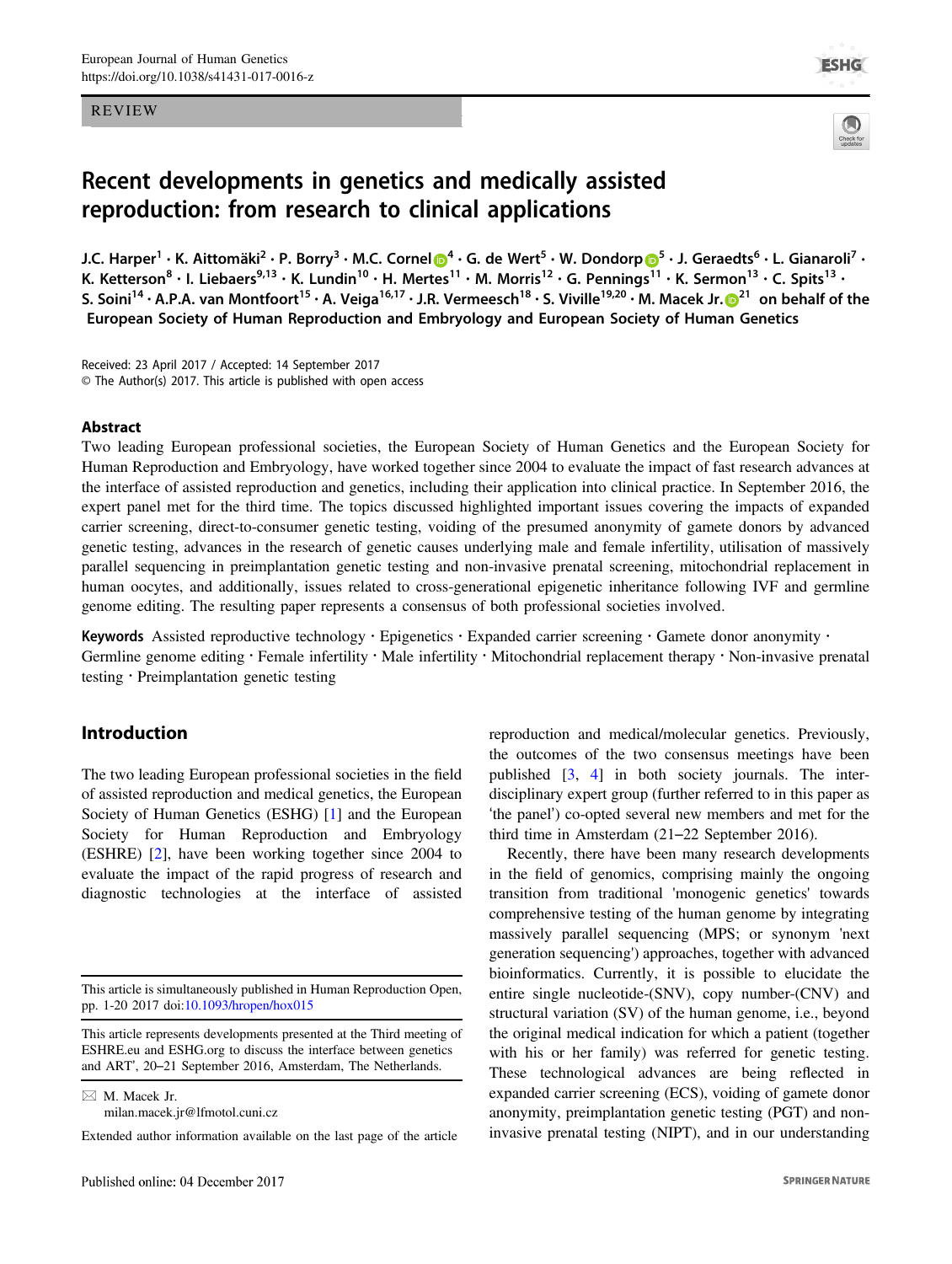of the underlying causes of male and female infertility. Likewise, issues related to mitochondrial replacement in human oocytes and to cross-generational epigenetic inheritance or germline genome editing (GGE) technologies are gradually creating paradigm shifts in the field of assisted reproductive technology (ART). Therefore, the panel mainly focused on the aforementioned selected topics, which are currently being or are likely to be introduced into clinical practice.

Recently, transnational registry data provided evidence that the number of ART cycles in Europe is gradually increasing [[5\]](#page-15-0), with more than 640,000 cycles reported in 2012, making a growing contribution to the overall birth rate in many nations in Europe and beyond. The unprecedented complexity of generated research data and the fast (and often hurried) implementation of new technologies into the fields of assisted reproduction as well as of reproductive genetics render the translation of research results into clinical practice challenging. Therefore, due to the increasing population impact of ART and fast developments in research, the introduction both of novel diagnostics [[6\]](#page-15-0) and therapies into routine ART clinical practice requires prudence and evidence [[7\]](#page-15-0).

It also needs to be acknowledged that there is a blurred boundary between research and its clinical application. Medical and legal liability issues may also arise if the roles and responsibilities of different actors at different stages of translation of research results are not clearly established. Genetic counselling has become increasingly important for patients with various disorders associated with infertility and for future parents to make informed reproductive choices.

The aim of the current consensus paper is to outline the latest developments in ART and genetics/genomics, including their practical implications for clinical management of patients with genetic risks and/or infertility.

#### ECS in preconception- and gamete donor contexts

An increasing number of preconception carrier tests for autosomal recessive (AR) diseases have become available for couples who want to achieve a pregnancy. Initially, carrier testing was developed for AR diseases that were frequent in specific ethnic groups (for example, Tay–Sachs disease in Ashkenazi Jews, hemoglobinopathies in Mediterranean and African populations and cystic fibrosis in European-derived populations). Various professional societies have recommended preconception carrier testing in high-risk populations (American College of Obsetrics and Gynecology Committee, 2015 [[8](#page-15-0)]) and the American College of Medical Genetics and Genomics 2015 [\[9](#page-15-0), [10](#page-15-0)]. Given the technological advances in the field of genetic testing, panels for ECS have become broadly available, offering parallel analysis of disease-associated variants in multiple genes, for individuals or couples regardless of their ancestry. A number of such tests are now provided as commercial products, and even within a direct-to-consumer (DTC) setting [[11,](#page-15-0) [12](#page-15-0)].

The primary objective of ECS in individuals or couples should be to inform them of possible genetic disease risks for their future offspring and their reproductive options in order to foster autonomous reproductive choices [[10\]](#page-15-0). Although the secondary outcome of broadly offered ECS schemes may decrease the frequency of a target condition, as reported, for example, in cystic fibrosis [[13\]](#page-15-0), its primary goal is to ensure reproductive autonomy in tested couples. Therefore, non-directive counselling in a pre- and post-test setting is of utmost importance within this context [[14\]](#page-15-0). Still, complex questions may arise if a 'positive' infertile carrier couple would request ART treatment, while rejecting PGD. Would it, then, be morally acceptable or even morally obliged for medical professionals to get involved, given their responsibility to take account of the welfare of the possible future child, to withhold access to assisted reproduction? [[15\]](#page-15-0).

Readily available ECS requires a proper implementation strategy [[10\]](#page-15-0). In this regard relevant questions need to be answered first, i.e., what are the responsibilities of healthcare professionals who see couples before pregnancy; which genes and diseases should be tested for; which population groups should be targeted; who will pay for ECS; are couples aware that de novo disease-associated variants are not accounted for and that some disease-associated variants (for example, CNV, SNV) in multiple AR conditions are not examined due to the methodology used and its inherent technical limitations?

To ensure successful implementation of populationbased ECS, efforts should be made to increase knowledge about genetic disease (i.e., not only on AR disorders) within primary care, among gynaecologists, obstetricians and the general public, in order to create appropriate awareness and address personal benefits of screening in a non-directive manner [[16](#page-15-0)]. Such information should include residual risks of tested diseases and age specific risks of de novo diseaseassociated variants [[17\]](#page-16-0). Importantly, dominant de novo mutations represent a non-negligible (1–2%) cause of genetic disorders [[11,](#page-15-0) [18](#page-16-0)].

The ESHG has recommended that in ECS panels 'priority should be given to carrier screening panels that include (a comprehensive set of) severe childhood-onset disorders [\[10](#page-15-0)]. Tests should be designed to achieve high clinical validity (clinical sensitivity, negative and positive predictive values (PPV) and should have established clinical utility'. Current and/or future genome-wide approaches to ECS should also strive to minimise incidental findings [\[19](#page-16-0)] since the capacity of genetic services to provide follow-up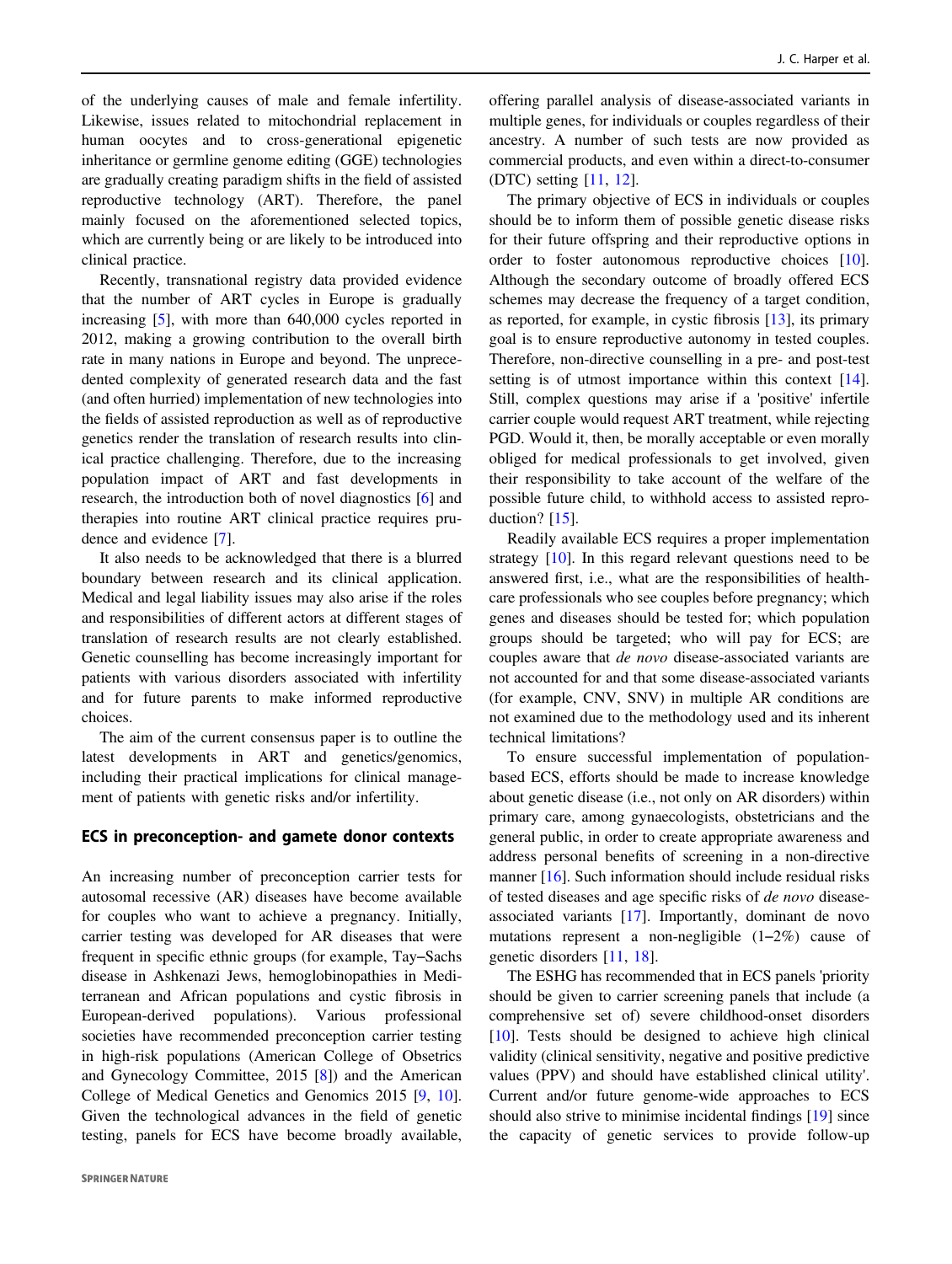counselling is limited (see, for example, the 2013 overview of clinical genetics staffing in selected European countries from a survey conducted by ESHG in 2013: [[20\]](#page-16-0)). Providers should also take into account individual differences in genetic risk and disease severity perception by the general population. Finally, increasing immigration of non-European populations requires expansion of the disease coverage to those particularly occurring in large immigrant ethnic groups and may pose interpretational and counselling challenges both due to a different spectrum of diseaseassociated variants (often with unclear phenotypic impact, since there is a general lack of evidence in non-European populations because of the scarceness of respective studies) and to divergent cultural perceptions of examined individuals and/or of their families [[16,](#page-15-0) [21,](#page-16-0) [22](#page-16-0)].

ECS may be of utility for infertile couples when donor gametes are used to allow the matching of the donor with the respective partner [\[11](#page-15-0), [23\]](#page-16-0). Couples who already have a child with a monogenic condition may also be interested in avoiding other genetic disorders, and consanguineous couples may also benefit from this approach. Consequently, increased use of ECS may lead to an increased use of PGD and thus less frequent requirement of prenatal diagnosis (PND), both leading to a decrease of elective termination of pregnancy (ETP) for severe genetic disease. Furthermore, antenatal ECS and genetic testing in different phases of life may become intertwined. While early offers of preconception ECS may target serious childhood conditions for which PGD or PND are an option to avoid the live birth of an affected child, ECS may also include treatable conditions (for example, phenylketonuria or medium-chain acyl-CoA dehydrogenase deficiency) to allow for treatment immediately after birth or even during pregnancy (for example, 21 hydroxylase deficiency/congenital adrenal hyperplasia) [[24,](#page-16-0) [25\]](#page-16-0).

Finally, there is increasing evidence that combined lowgrade somatic and germline mosaicism eludes current detection techniques and that routine utilisation of blood leucocytes as a proxy for examination of germline variation is insufficient. Therefore, if economically and technically feasible it could be prudent to test in unclear cases genetic variation in the three major embryonic lineages in a given patient in order to estimate the degree of potential postzygotic mosaicism (i.e., from white blood cells reflecting mesoderm, urine sediment cells—endoderm and dry buccal swab cells or hair follicules—ectoderm). Nonetheless, even after such a complex genetic testing approach mosaicism cannot be completely excluded. In this regard low-grade undetected parental mosaicism may be responsible for erroneously assigned 'de novo status' for observed variation and could skew recurrence risk counselling [[26\]](#page-16-0). Possible germline mosaicism should thus always be mentioned and

couples should be informed about the empiric  $\langle 1\% \text{ recur-} \rangle$ rence risk in simplex de novo variants [[27\]](#page-16-0).

Thus, ECS may provide a false sense of reassurance, and the lay and professional public should be duly educated in this regard [\[10](#page-15-0)].

The panel recommends that national professional organisations in the field of ART and medical/clinical genetics either adopt relevant international guidelines for ECS with modification if required, or develop their own guidelines on how to make ECS responsibly available for their respective populations. The panel also calls upon ECS providers to transparently declare the inherent limitations of the applied methodology.

# Advances in genetic testing and voiding of anonymity of gamete donors

Historically, gamete donation has been predominantly anonymous. Moreover, many heterosexual parents choose not to disclose the donor origin to their children, regardless of whether the donation was anonymous or not [[28,](#page-16-0) [29\]](#page-16-0). Most but not all European countries delegate the decision on whether to disclose to the parents [\[30](#page-16-0)].

Some registries, such as the Donor Sibling Registry [[31\]](#page-16-0), Donor-Conceived Register [\[32](#page-16-0)] and Family Tree DNA [[33\]](#page-16-0), allow donors, donor-conceived children and donor siblings to trace each other through genetic ancestry testing, thus possibly reversing the anonymity of the donor. When both parties have consented to find genetic relatives, there is little ethical and legal concern. However, within the context of DTC genetic testing, the discovery of relatives can be accidental and/or relatives may be traced without their prior knowledge or consent. In this regard, DTC genetic testing has already been used by several million people to deter-mine their ancestry [[30\]](#page-16-0). The results of these tests, which are usually provided commercially, enable the consumer to match relatives 'on-line'. This strategy has also already been broadly used by adoptees and foundlings [\[34](#page-16-0)]. Moreover, the current affordable costs of DTC genetic testing make it accessible to the majority of consumers in Europe and beyond.

With the growing use of DTC genetic testing, the anonymity of gamete donors can no longer be guaranteed [\[30](#page-16-0), [35](#page-16-0)]. It does not suffice for the donors to refrain from entering genetic data into the databank. If any of their relatives do, the donor's family can be 'collaterally' identified. Also children whose parents did not disclose that they were donor-conceived may inadvertently find out about their donor origin. DTC genetic testing may provide interesting information regarding an individual's ancestry (although even in this instance there is a potential for serious misuse of such information [[36\]](#page-16-0)) and sometimes even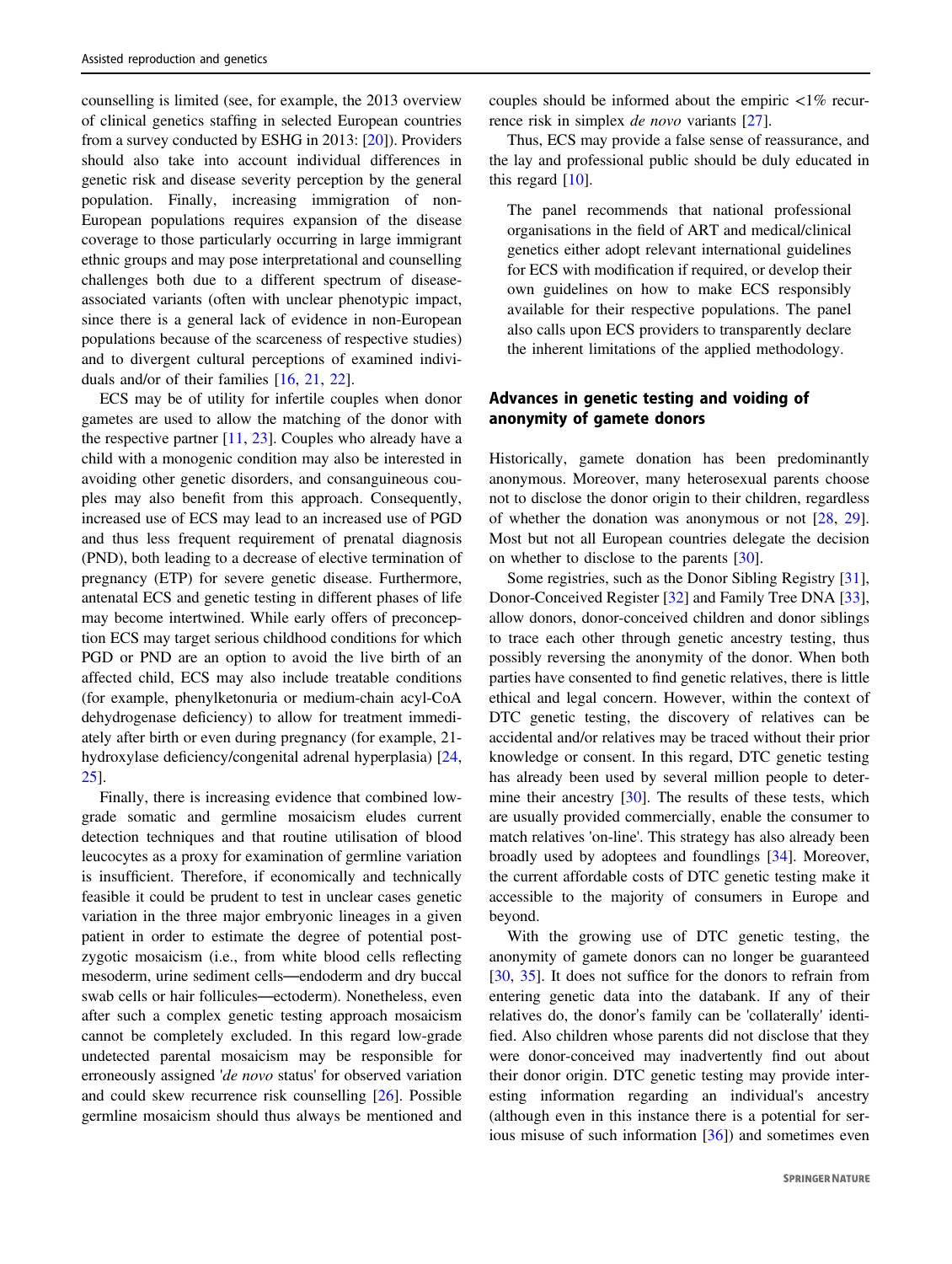useful information on genetic predispositions. Furthermore, donor-conceived children may also find their half-siblings, the donor himself/herself or other relatives through ancestry testing [[37,](#page-16-0) [38\]](#page-16-0).

Consequently, anonymous gamete donors should be informed that even though the fertility centre or donor agency will strive to protect their identity, their anonymity cannot be absolutely guaranteed. They should be made aware of the fact that even if they do not submit their DNA to one of the donor registries, they themselves or one of their relatives could be identified. Also, the donor's own (future) biological offspring may find half-siblings through these registries. Those donating or conceiving with donated gametes should keep this possibility in mind when deciding whether or not to disclose their donor status/donor conception to their relatives. Another emerging issue is related to the fact that identity disclosure reopens substantiated analyses and legal discussions on numerical limits in donor conception regimes in terms of their potential population genetic impact [\[39](#page-16-0)].

The panel recommends that patients undergoing ART treatment with gamete donation should be informed that their children may eventually discover their donor by genetic testing. Furthermore, laboratories offering DTC genetic testing should transparently inform their customers about the potential impact of their services on the possible discovery of non-paternity or unknown family relationships. ART centres that are using anonymous gamete donors need to provide clear information that donors may eventually be traced.

## Advances in the genetics of fertility disorders

The fields of male (MI) and female (FI) infertility have witnessed substantial research advances on the underlying genetic causes of infertility. However, it needs to be noted that MI/FI are of complex multifactorial origin and have a very broad spectrum of clinical manifestations. Moreover, the diagnosis of 'infertility' is generally defined in clinical terms only, with little a priori patient stratification involved in scientific studies. Much of the stated research progress is mainly due to the utilisation of MPS and other 'omics' technologies, including state-of-the-art bioinformatics approaches. Nonetheless, despite such advances, current treatment options in MI/FI have not made a substantial progress [\[40](#page-16-0), [41\]](#page-16-0).

#### Male infertility

The algorithm of genetic testing in MI has not changed. Karyotyping (mainly aimed at examination of gonosomal aberrations, which are the major cause of MI) is followed by

testing of disease-associated variants in the CFTR gene and/ or Y chromosome microdeletions. However, in ~40% of all cases of MI the underlying genetic pathogenesis is unknown, 'idiopathic MI' [\[42](#page-16-0)]. Genetics might play a role but there still needs to be progress in the understanding of the roles of environmental factors, for example, obesity or endocrine disruptors [\[43](#page-16-0)], smoking and air pollution [\[40](#page-16-0)] and epigenetic mechanisms (see further). Another factor which is important to take into account in Western populations is the increasing paternal age and the concurrent increase of de novo germline disease-associated variants [\[44](#page-16-0)].

Recently, a 9-year prospective study from a single centre, comprising 1737 cases, has identified major causes of MI in 40% of all patients with regards to 'reduced total spermatozoa counts' [\[45](#page-16-0)]. Additional progress was brought by proteomics and expression profiling analyses [[46\]](#page-16-0), including the study of relevant animal models (for example, Mouse Genome Informatics) [[47\]](#page-16-0) and of the reproductive tract microbiome [[48\]](#page-16-0). However, application of research outcomes into routine clinical practice has been hampered by unclear definitions of MI cohorts under study, including unclear specification of 'idiopathic MI' (i.e., what exclusion criteria were applied, what exclusion tests were utilised?), which precludes replication or evidence-based meta-analyses [\[49](#page-16-0)]. Another confounding factor is related to the fact that many studies use different standards for sperm analyses and do not always adhere to the standardised World Health Organisation criteria [[49\]](#page-16-0).

The association of SNV variation [[50\]](#page-16-0), drawn from genome-wide association studies (GWAS) in MI, is often based on small cohorts [\[42](#page-16-0)]. Nonetheless, there has been marked progress in the identification of disease genes and disease-associated variants in 'non-syndromic' MI. Some of the more prominent instances include teratozoospermia in its rare forms characterised by globozoospermia with disease-associated variation detected in DPY19L2 [\[51](#page-16-0)]; SPATA16 [\[52](#page-16-0)], macrozoospermia in AURKC [\[53](#page-16-0)], alterations of sperm flagella in TUN-STBG1 (Viville et al. 2017; personal communication) and asthenozoospermia in DNAH1 [\[54](#page-16-0)], CATSPER1, GALNTL5 [[55\]](#page-16-0). In the case of spermatogenic failure characterised by azoospermia and/or oligozoospermia there has also been progress in terms of identification of disease genes comprising, for example, NR0B1, NR5A1, TEX11, TEX15 [\[56](#page-16-0)] and MAGEB4, NANOS1, NR5A1, SOHLH1, SYCE1, TAF4B, WT1 and ZMYND15 (in alphabetical order) (see Table [1](#page-4-0) for gene names). Interestingly, TEX11 is an X-linked gene with both SNV and CNV hemizygous disease-associated variants, causing female-transmitted male meiotic arrest [[57\]](#page-16-0). Although there is no predominant disease-associated variation observed thus far, from the clinical point of view identification of such variation associated with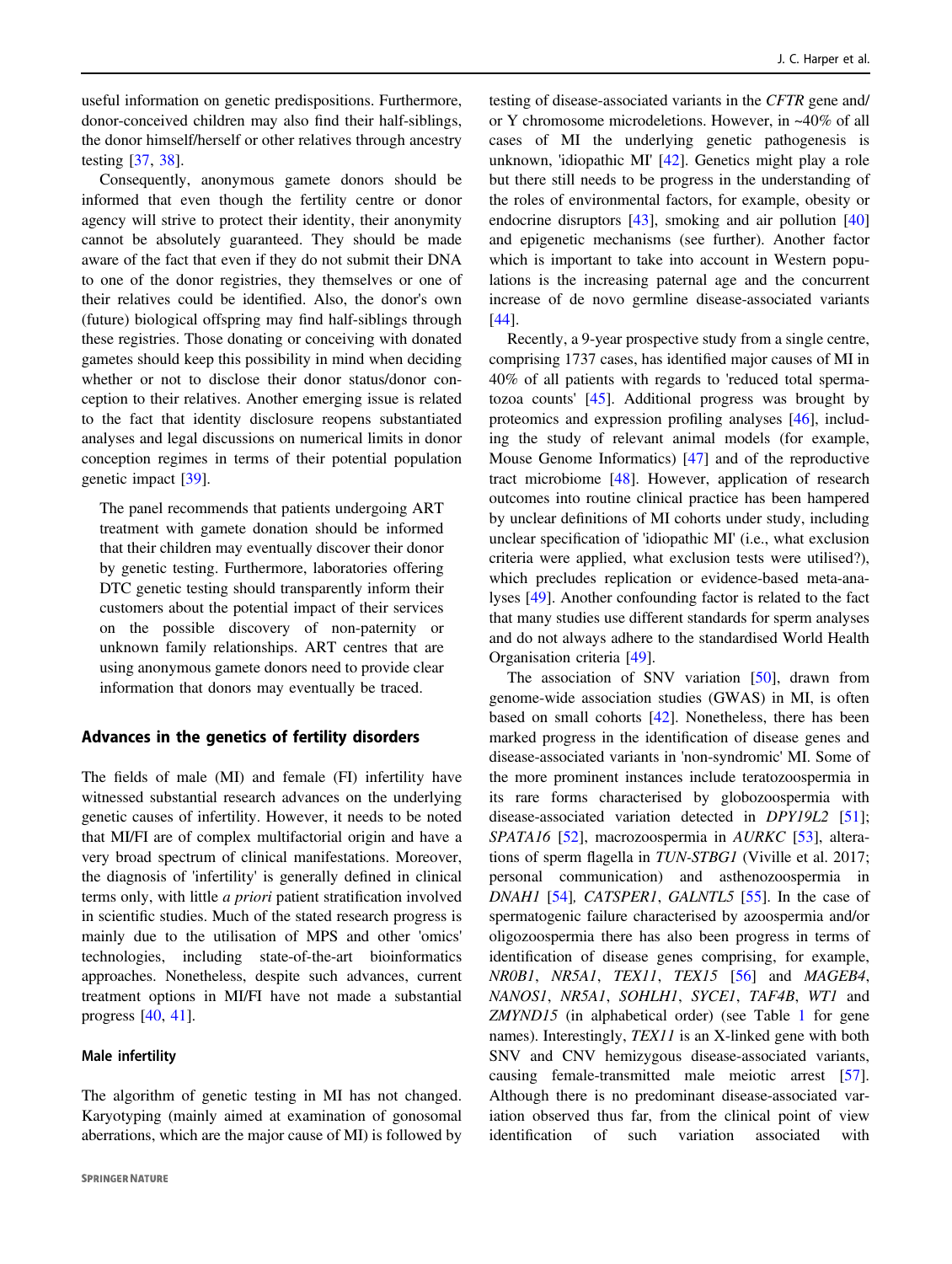<span id="page-4-0"></span>

| Gene abbreviation   | Name                                                            | <b>NIIM</b> | HGNC  | GCID        | Diagnosis                     |
|---------------------|-----------------------------------------------------------------|-------------|-------|-------------|-------------------------------|
| Male infertility    |                                                                 |             |       |             |                               |
| AURKC               | Aurora kinase C                                                 | 603495      | 11391 | GC19P057230 | Macrozoospermia               |
| <b>CATSPER1</b>     | Cation channel sperm-associated 1                               | 606389      | 17116 | GC11M066034 | Asthenozoospermia             |
| <b>CFTR</b>         | Cystic fibrosis transmembrane conductance regulator             | 602421      | 1884  | GC07P117465 | Obstructive azoospermia       |
| <b>DNAHI</b>        | Dynein axonemal heavy chain 1                                   | 603332      | 2940  | GC03P052350 | Asthenozoospermia             |
| DPY19L2             | Dpy-19-like 2 gene                                              | 613893      | 19414 | GC12M063558 | Globozoospermia               |
| <b>GALNTL5</b>      | Polypeptide N-acetylgalactosaminyltransferase-like 5            | 615133      | 21725 | GC07P151956 | Asthenozoospermia             |
| MAGEB4              | MAGE family member B4                                           | 300153      | 6811  | GC0XP030260 | Azoospermia                   |
| <b>NANOSI</b>       | Nanos C2HC-type zinc finger 1                                   | 608226      | 23044 | GC10P119029 | Azoospermia                   |
| NROBI               | B member 1<br>Nuclear receptor subfamily 0 group                | 300473      | 7960  | GC0XM030322 | Azoospermia                   |
| NR5A1               | A member<br>Nuclear receptor subfamily 5 group                  | 184757      | 7983  | GC09M124481 | Azoospermia                   |
| <b>SOHLHI</b>       | Spermatogenesis and oogenesis-specific basic helix-loop-helix 1 | 610224      | 27845 | GC09M135693 | Azoospermia                   |
| SPATA <sub>16</sub> | Spermatogenesis-associated 16                                   | 609856      | 29935 | GC03M172889 | Globozoospermia               |
| <b>SYCEI</b>        | Synaptonemal complex central element protein 1                  | 611486      | 28852 | GC10M133553 | Azoospermia                   |
| TAF4B               | TATA-box binding protein-associated factor 4b                   | 601689      | 11538 | GC18P026225 | Azoospermia                   |
| <b>TEX11</b>        | Testis expressed 1                                              | 300311      | 11733 | GC0XM070528 | Azoospermia                   |
| TEX15               | Testis expressed 15, meiosis and synapsis associated            | 605795      | 11738 | GC08M030808 | Azoospermia                   |
| WTI                 | Wilms tumour 1                                                  | 607102      | 12796 | GC11M032365 | Azoospermia                   |
| ZMYND15             | 15<br>Zinc-finger MYND-type containing                          | 614312      | 20997 | GC17P004740 | Azoospermia                   |
| Female infertility  |                                                                 |             |       |             |                               |
| BMP <sub>15</sub>   | Bone morphogenetic protein 15                                   | 300247      | 1068  | GC0XP050910 | Primary ovarian insufficiency |
| CLPP                | Caseinolytic mitochondrial matrix peptidase proteolytic subunit | 601119      | 2084  | GC19P006369 | Primary ovarian insufficiency |
| EIF2B2              | Eukaryotic translation initiation factor 2B subunit beta        | 606454      | 3258  | GC14P075002 | Primary ovarian insufficiency |
| <b>FIGLA</b>        | Folliculogenesis-specific BHLH transcription factor             | 608697      | 24669 | GC02M070741 | Primary ovarian insufficiency |
| <b>FMR1</b>         | Fragile X mental retardation 1                                  | 309550      | 3775  | GC0XP147912 | Primary ovarian insufficiency |
| FOXL2               | Forkhead box L2                                                 | 605597      | 1092  | GC03M138944 | Primary ovarian insufficiency |
| <b>FSHR</b>         | Follicle stimulating hormone receptor                           | 136435      | 3969  | GC02M048866 | Primary ovarian insufficiency |
| GALT                | Galactose-1-phosphate uridylyltransferase                       | 606999      | 4135  | GC09P034636 | Primary ovarian insufficiency |
| $GFD9$              | Growth differentiation factor 9                                 | 601918      | 4224  | GC05M132861 | Primary ovarian insufficiency |
| HARS <sub>2</sub>   | Histidyl-TRNA synthetase 2, mitochondrial                       | 600783      | 4817  | GC05P141975 | Primary ovarian insufficiency |
| <b>HFM1</b>         | HFM1, ATP-dependent DNA helicase homolog                        | 615684      | 20193 | GC01M091260 | Primary ovarian insufficiency |
| <b>HSD17B4</b>      | Hydroxysteroid 17-beta dehydrogenase 4                          | 601860      | 5213  | GC05P119452 | Primary ovarian insufficiency |
| LARS2               | Leucyl-TRNA synthetase 2, mitochondrial                         | 604544      | 17095 | GC03P045405 | Primary ovarian insufficiency |
| LHCGR               | Luteinizing hormone/choriogonadotropin receptor                 | 152790      | 6585  | GC02M048647 | Primary ovarian insufficiency |
| LHX8                | LIM homeobox 8                                                  | 604425      | 28838 | GC01P075128 | Primary ovarian insufficiency |
|                     |                                                                 |             |       |             |                               |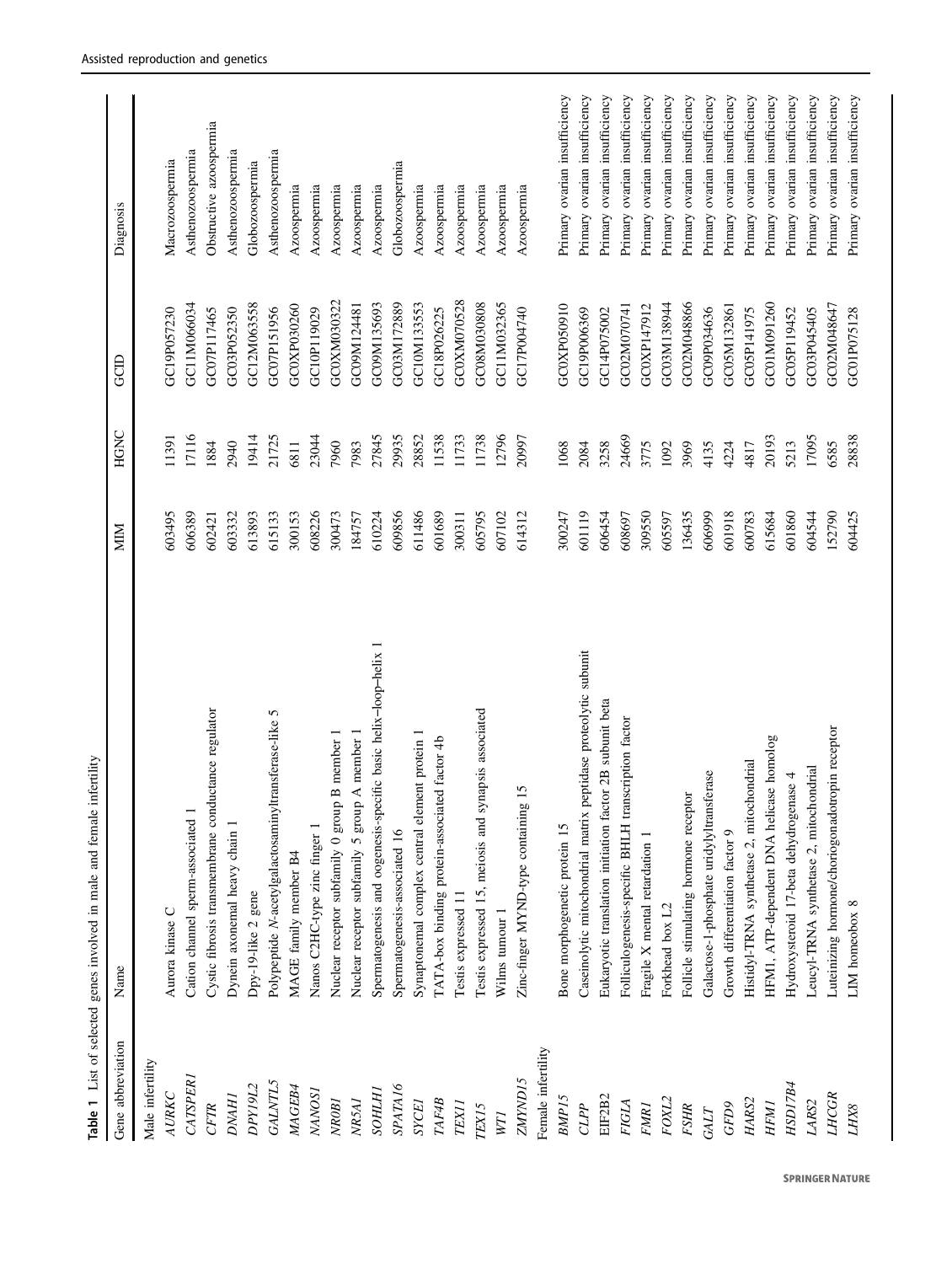| Table 1 (continued) |                                                                                                                                                  |        |       |             |                               |
|---------------------|--------------------------------------------------------------------------------------------------------------------------------------------------|--------|-------|-------------|-------------------------------|
| Gene abbreviation   | Name                                                                                                                                             | MIM    | HGNC  | GCID        | Diagnosis                     |
| <b>MCM8</b>         | Minichromosome maintenance 8 homologous recombination repair factor                                                                              | 608187 | 16147 | GC20P005926 | Primary ovarian insufficiency |
| MCM9                | Minichromosome maintenance 9 homologous recombination repair factor                                                                              | 610098 | 21484 | GC06M118813 | Primary ovarian insufficiency |
| NOBOX               | NOBOX oogenesis homeobox                                                                                                                         | 610934 | 22448 | GC07M144397 | Primary ovarian insufficiency |
| <b>NOG</b>          | Noggin                                                                                                                                           | 602991 | 7866  | GC17P056593 | Primary ovarian insufficiency |
| PMM2                | Phosphomannomutase 2                                                                                                                             | 601785 | 9115  | GC16P008788 | Primary ovarian insufficiency |
| POLG                | subunit<br>DNA polymerase gamma, catalytic                                                                                                       | 174763 | 9179  | GC15M089316 | Primary ovarian insufficiency |
| REC8                | REC8 meiotic recombination protein                                                                                                               | 608193 | 16879 | GC14P024171 | Primary ovarian insufficiency |
| <b>SMC1B</b>        | Structural maintenance of chromosomes 1B                                                                                                         | 608685 | 1112  | GC22M045344 | Primary ovarian insufficiency |
| <i><b>SOHLH</b></i> | Spermatogenesis and oogenesis-specific basic helix-loop-helix                                                                                    | 610224 | 27845 | GC09M135693 | Primary ovarian insufficiency |
| <i>STAG3</i>        | Stromal antigen 3                                                                                                                                | 608489 | 11356 | GC07P100177 | Primary ovarian insufficiency |
| <b>SYCE</b>         | Synaptonemal Complex Central Element Protein                                                                                                     | 611486 | 28852 | GC10M133553 | Primary ovarian insufficiency |
| TLE6                | Transducin-like enhancer of split 6                                                                                                              | 612399 | 30788 | GC19P002976 | Embryonic lethalithy          |
| TUBB8               | Tubulin beta 8 Class VIII                                                                                                                        | 616768 | 20773 | GC10M000048 | Oocyte maturation arrest      |
| TWNK                | Twinkle MtDNA helicase                                                                                                                           | 606075 | 1160  | GC10P100991 | Primary ovarian insufficiency |
|                     | GeneCards (GCID): www.genecards.org; HUGO Gene Nomenclature Commitee (HGNC): www.genenames.org; Mendelian Inheritance in Man (MIM): www.omim.org |        |       |             |                               |

spermatogenic failure could indicate the utility of sperm cryopreservation at an appropriate age, to preserve fertility in individuals involved. Novel targeted biomarker assays are under development [\[40](#page-16-0)], which could improve genetic counselling and patient strati fication for targeted ART treatment.

Awareness of rare genetic syndromes is also relevant in unexplained MI. Although such syndromes are often detected by a medical and family history, typical dysmorphic features, associated disabilities and medical examination, i.e., prior to the diagnosis of MI itself, there could be mild forms of these diseases presenting in adulthood as MI, due to improved standard medical and social care. These clinical entities, for example, comprise hypogonadotrophic hypogonadism (Kallmann syndrome—MIM: 308700), where MPS led to the identi fication of additional candidate genes [[58\]](#page-16-0). Research progress has been made in the case of Klinefelter syndrome by application of testis transcriptomic analysis [\[59](#page-17-0)] MI is also commonly associated with rare syndromes with maldescended testes where most of the progress in research is again due to the application of MPS and bioinformatics: Noonan—MIM:163950 [\[60](#page-17-0)], Cleidocranial dysplasia—MIM:119600 [\[61](#page-17-0)], Bloom— MIM:210900 [\[62](#page-17-0)] and Silver–Russel syndromes — MIM:180860 [[63\]](#page-17-0). Likewise, primary ciliary dyskinesia (MIM: 244400) and myotonic dystrophy 1 (MIM: 160900), which are associated in their milder forms with MI, have been subjected to similar research strategies [\[64](#page-17-0) , [65\]](#page-17-0).

The panel recommends that standardised clinical terminology and inclusion/exclusion criteria for MI should be used to allow replication studies and evidenced-based meta-analyses to move the field forward. Due to rapid progress in research, selected gene panels may soon become a useful tool allowing identi fication of additional causes of MI, and thus improve genetic- and reproductive counselling, facilitate patient stratification and therefore enable more precise ART approaches.

#### Female infertility

In the same way as in MI, research on the underlying genetic causes of FI is quickly advancing. Nonetheless, relatively little is still known about the genetic background of most cases of FI or female subfertility (FSF), and even less is translated into novel clinical practice. Evidently, FI is of complex multifactorial origin as re flected by the clinical and genetic heterogeneity of the cohorts under study, which then hinders replicability of previously performed analyses. Presumably hundreds of genes have to interact in a precise manner during sex determination, gametogenesis, complex hormone actions/interactions and embryo implantation and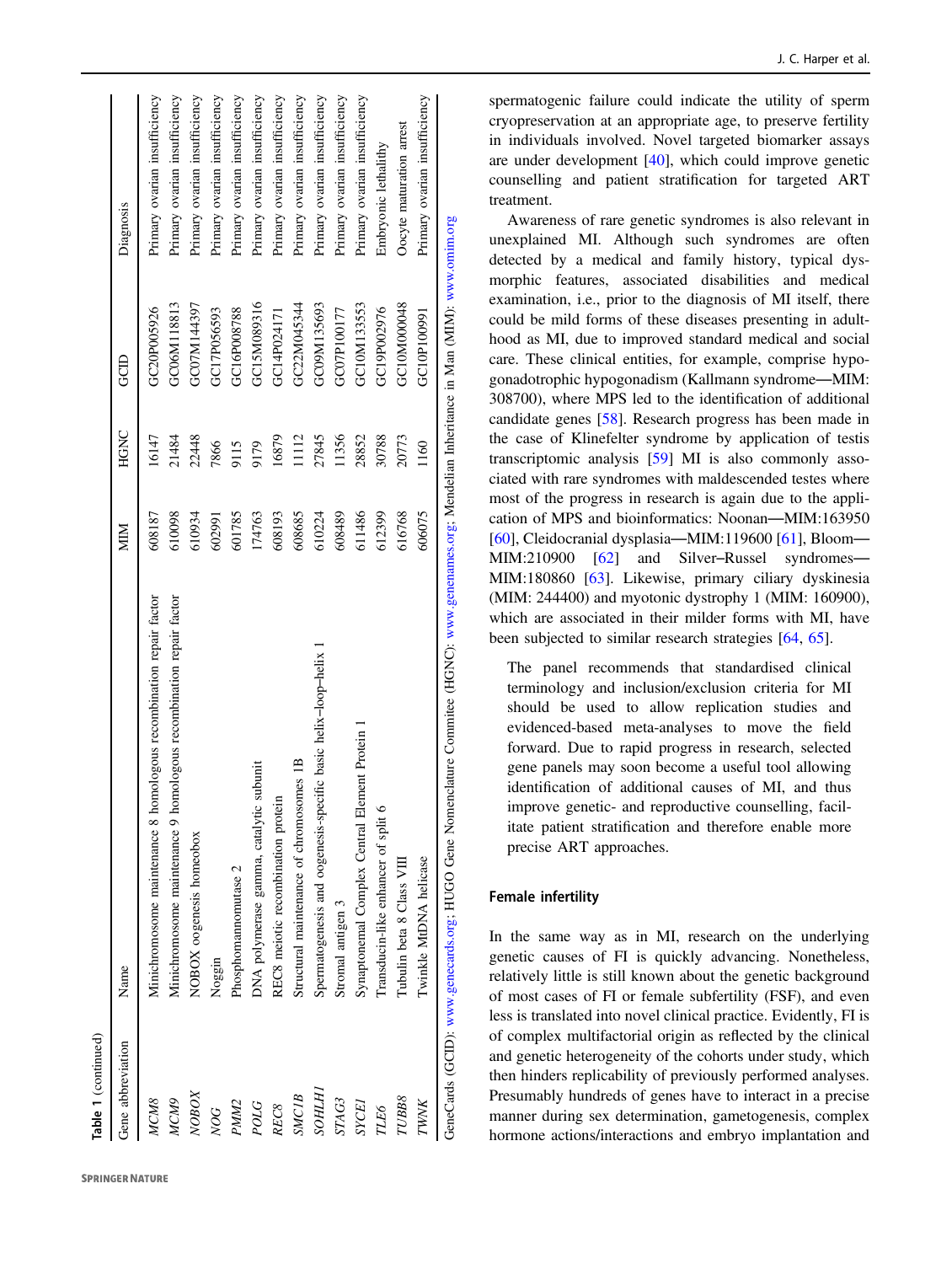its early development, in order to create a healthy offspring. Thus, disorders related to FI/FSF are expected to be highly polygenic [\[66](#page-17-0)]. Considering that in mice more than 500 genes have already been associated with FI (MGI, see above) many more disease genes are waiting to be identified in humans in the coming years. Non-coding RNA's and epigenetic modifications have also been implicated in the control of ovarian function and thus their disturbances are likely to be associated with FI [[67\]](#page-17-0).

Chromosomal aberrations remain a major known cause of premature ovarian insufficiency (POI) and recurrent miscarriages, thus decreasing the chance of successful pregnancy [[68,](#page-17-0) [69](#page-17-0)]. A sizeable proportion of disorders of sexual development are also caused by gonosomal aberrations, and for other aetiologies, such as hypothalamic–pituitary–gonadal deficiencies, many additional disease-causing genes have already been identified [\[70](#page-17-0)].

There has been some progress in understanding of the role of genetic disease-causing genes in common multifactorial disorders such as polycystic ovary syndrome (PCOS) and endometriosis, each affecting around 10% of women with FI/FSF. In PCOS, better patient stratification and functional genomics could provide novel research avenues [\[71](#page-17-0), [72\]](#page-17-0), while in endometriosis [\[73](#page-17-0)] abnormal epigenetic mechanisms in stromal cells may play a pathogenic role.

Progress has also been achieved in the identification of monogenic causes of FI/FSF, in particular for 'non-syndromic' POI for which multiple X-linked and autosomal genes have been identified as recently reviewed [[74\]](#page-17-0). POI is highly clinically heterogeneous and is associated either with ovarian dysgenesis reflected by primary amenorrhoea or with secondary amenorrhoea. However, the majority of POI cases are 'idiopathic'. Additional disease-causing genes have been identified by candidate gene approaches, GWAS and/ or whole-exome analyses utilising MPS. However, diseaseassociated variants in these genes were reported in a rather small number of cases, some being confined to specific populations [[66,](#page-17-0) [67,](#page-17-0) [75\]](#page-17-0). Interestingly, recent studies revealed a complex genetic architecture of POI [[76\]](#page-17-0). The authors screened both known and potential candidate genes in a clinically well characterised cohort of patients. Diseaseassociated variants were found, for example, in BMP15, FIGLA, FOXL2, GALT, GDF9, LHX8, NOBOX, REC8,  $SMCI\beta$  and  $SOHLHI$  (in alphabetical order), which fall into transcription factor TGF-β ligand, enzyme and 'meiosis' functional categories [\[53](#page-16-0)]. In the latter category, other authors have reported disease-associated variants in STAG3 [\[77](#page-17-0)], SYCE1 [\[78](#page-17-0)], HFM1 [[79\]](#page-17-0), MCM8 and MCM9 [[80\]](#page-17-0) (Table [1](#page-4-0) for gene names). From the clinical point of view, variation linked to POI may also predict the risk of a premature menopause in affected families [[67,](#page-17-0) [81](#page-17-0)].

The list of disease-causing genes related to 'syndromic' POI, where its pathogenesis is related to other clinical entities, was reviewed elsewhere [\[75](#page-17-0)]. In many instances, these multi-system syndromes rather than FI itself lead to the clinical diagnosis and referral for genetic testing, often in the pre-reproductive age. Disease-associated variants in the FOXL2 gene provide an example. Altered function of this gene causes the blepharophimosis/ptosis/epicanthus inversus syndrome (BPES; MIM: 110100) with or without POI. Progressive external ophthalmoplegia (MIM: 157640) together with other symptoms, including POI, is caused by disease-associated variants in POLG thereby implicating mitochondria-related pathology [[82\]](#page-17-0). Disease-associated variants in GALT (MIM: 230400 for galactosaemia), PMM2 (MIM: 212065 for congenital disorders of glycosylation type Ia), CLPP (MIM: 614921 for congenital disorders of glycosylation type It), NOG (MIM: 185800 and 186500 for symphalangism 1a and multiple synostoses syndrome 1, respectively), EIF2B2 (MIM: 603896 for leukoencephaly with vanishing white matter syndrome) and HARS2 (MIM: 157400 for progressive external ophtamoplegia with mitochondrial DNA (mtDNA) deletions) have also been secondarily implicated in POI (see above) (see Table [1](#page-4-0) for gene names). Likewise, disease-associated variants in several different disease-causing genes (CLPP, HARS2, HSD17B4, LARS2 and TWNK; in alphabetical order (see Table [1](#page-4-0) for gene names) are implicated in the development of the Perrault syndrome (MIM: 233400), which associates sensorineural hearing loss and ovarian dysfunction [[83\]](#page-17-0). Finally, CGG expansions in the 'premutation range' in the FMR1 gene remain a well-established cause of isolated POI, more frequent in families with Fragile X syndrome (MIM: 300624), than in sporadic cases of POI.

Recently, dominant negative disease-associated variants in the TUBB8 gene, causing defects in spindle assembly and leading to oocyte maturation arrest, have been described in several families. This autosomal disorder was either maletransmitted or de novo and its phenotype was female-specific [\[84](#page-17-0)]. Disease-associated variants in TLE6 were linked to preimplantation embryonic lethality [[85\]](#page-17-0). Although the existence of the genuine empty follicle syndrome is still a matter of debate, disease-associated variants in the LH/CG receptor gene (LHCGR) have been reported in this disorder [[86\]](#page-17-0).

There have also been advances in pharmacogenomics research focusing on the identification of genetic variation related to the individual response to controlled ovarian hyperstimulation (COH). While a number of candidate genes are known, only FSH receptor (FSHR) variation (the p.Asn680Ser 'polymorphism') has clinical utility due to its defined predictive value [\[87](#page-17-0)], and this variation was also linked to some instances of POI [[88\]](#page-17-0).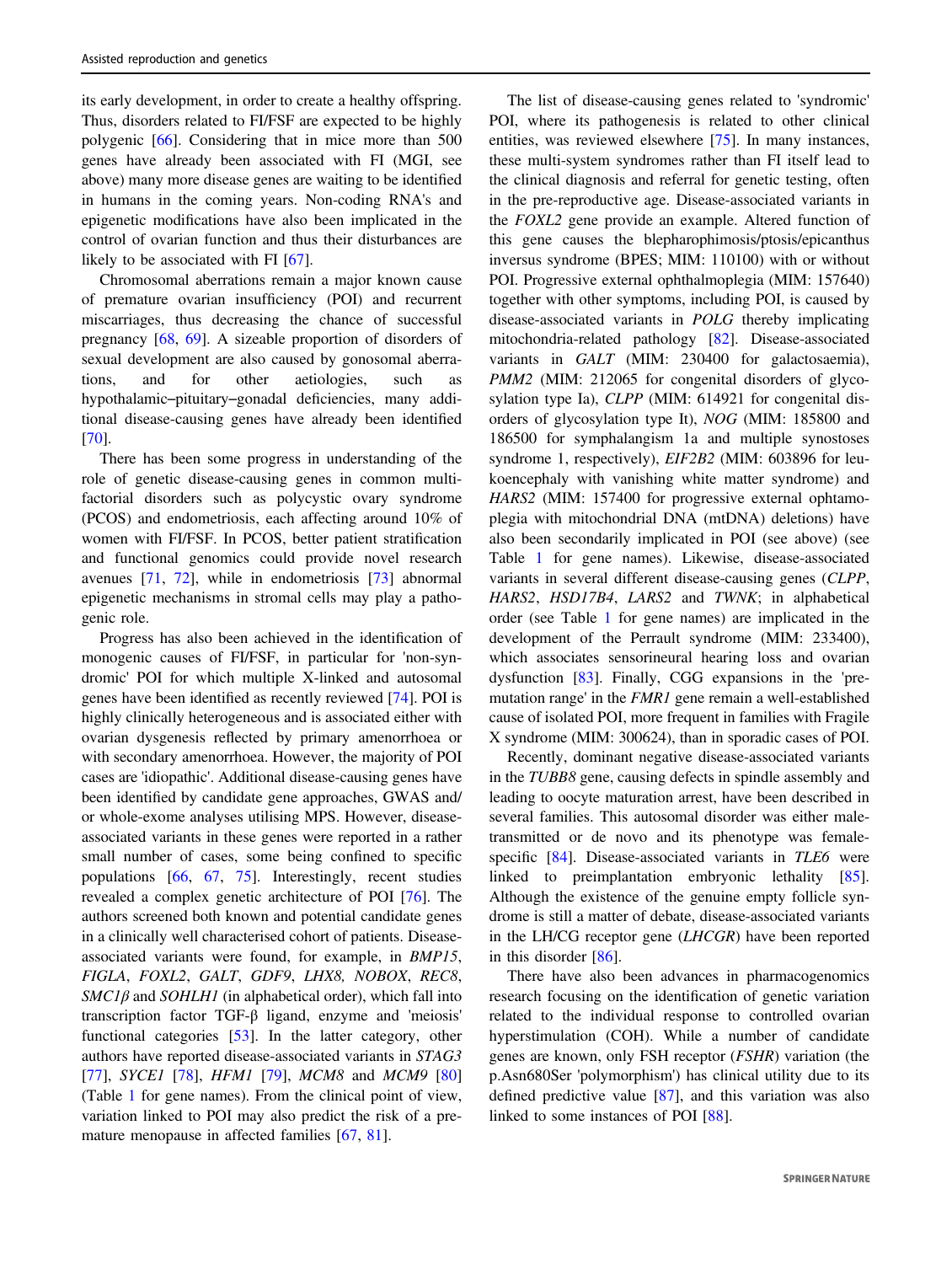The panel concludes that the increasing knowledge of the genetic background, together with rapid technological developments, could foster improved diagnostics in FI. This means that in addition to the current routine testing of patients with POI for chromosomal aberrations and FMR1 pre-mutations, selected gene panels may soon become a useful tool allowing identification of additional causes of FI, and thus improve genetic and reproductive counselling and patient stratification. The same is true for infertile women producing no or only non-viable oocytes or those suffering from premature menopause. Eventually, oocyte donation could be offered in a more personalised manner in FI.

## Advances in PGT

PGT is defined as the multidisciplinary clinical application of genetic and ART technologies aimed at the examination of a limited number of cells of an embryo in its preimplantation phase of development in vitro, i.e., within the context of IVF. PGT is a complex sequential laboratory procedure, which requires multidisciplinary collaboration of ART specialists with laboratory geneticists experienced in the analysis of minimal numbers of cells.

Currently, the arbitrary distinction between the two major PGT modalities, comprising PGD and PGS, is gradually vanishing as genome-wide SNV and CNV variation genetic laboratory testing is being carried out simultaneously from the technical point of view. This is also reflected by the proposed change of nomenclature for these laboratory procedures within the 'International glossary on infertility and fertility care', which is currently in preparation by the International Committee for Monitoring Assisted Reproductive Technology [\[89](#page-17-0)]. There, PGT would become the 'root procedural term' to which chromosomal aneuploidy screening/testing (PGT-A) and PGT monogenic disease diagnosis (PGT-M) or any other genetic testing modality could be annexed.

PGT-M is aimed at diagnosing a specific 'Mendelian' genetic disorder in the embryo for which the prospective parents are at increased risk [\[90](#page-17-0)]. PGT-M has an advantage over conventional PND as it precludes the need to consider ETP in an affected ongoing pregnancy.

PGT-A (also known in the literature as PGS, 'PGD for aneuploidy screening/testing/- PGD-AS' or 'PGD for aneuploidy – PGD-A') is aimed at the detection of chromosomal aneuploidy (one or more of the 23 human chromosomes) in order to select (i.e., 'screen') embryos without diseaseassociated chromosomal aberrations. These embryos are expected to have the highest chance of proceeding to a healthy live birth. PGT-A is principally carried out to

improve IVF efficiency [[91\]](#page-17-0). The beneficial effect of PGT-A utilising 'comprehensive chromosome screening' technology on clinical and sustained implantation rates, in particular in patients with normal ovarian reserve, has been documented in a meta-analysis [\[92](#page-17-0)]. However, as the studies included in the aforementioned paper only refer to good prognosis patients, more data are needed to confirm the validity of PGT-A for improving the clinical outcome of PGT-A in other patient categories and various stages of embryo biopsy [[7\]](#page-15-0). It is important to note that since 'IVF success' has been defined by different authors in many ways, it is almost impossible to compare the outcomes of various studies within evidence-based meta-analysis [[91\]](#page-17-0). Better patient stratification prior to PGT-A would help to assess which testing strategy is optimal for specific patient populations. Therefore, currently the beneficial effects of PGT-A do not have a sufficient level of evidence, as the results of standardised RCTs have not been published [[7\]](#page-15-0). Since PGT-A is costly, 'positive' RCT outcomes also commonly represent a prerequisite for PGT-A reimbursement within most European health-care systems.

Since improved vitrification methods are currently being introduced [\[93](#page-17-0)] and a specific RCT has been carried out [\[94](#page-17-0)], selection of fresh embryos for transfer by PGT is increasingly being replaced by frozen embryo transfer. This approach allows for more time to perform high-quality PGT and aggregate more 'diagnostic cases' for simultaneous examination, which also decreases costs. Essentially, the increased utilisation of evidence-based PGT is intertwined with advances in embryo vitrification and reliant on highquality expertise in embryo micromanipulation [[91\]](#page-17-0), including properly established indicators [\[95](#page-17-0)].

Whole-genome haplotyping approaches, for example, karyomapping [\[94](#page-17-0)–[98](#page-17-0)], as well as MPS-based whole-genome 'deep sequencing' allows for concurrent haplotyping, SNV and CNV examination, hence enabling aneuploidy assessment when specific PGT and informatics approaches are applied [\[99](#page-18-0)]. Haplotyping enables reliable PGT-M for virtually any inherited disease-associated variants (even without the necessity of a prior work up identifying the respective variants within a given family), while genomewide low-coverage MPS allows PGT-A, including diagnosis of partial chromosomal aneuploidies down to as little as 1.8 Mbp in size [[98](#page-17-0)–[102\]](#page-18-0). Whereas most PGT-M testing methods to date had focused on analysing a single locus or a localised region of the genome, novel technical approaches may provide broader examination of an embryo's genomic variation. As a consequence, not only the genetic variants of interest, but also genomic variation unrelated to the original referral and request of the couple, may be detected. This approach opens novel ethical issues to be explored [[103,](#page-18-0) [104](#page-18-0)] and subsequently professional guidelines ought to be developed.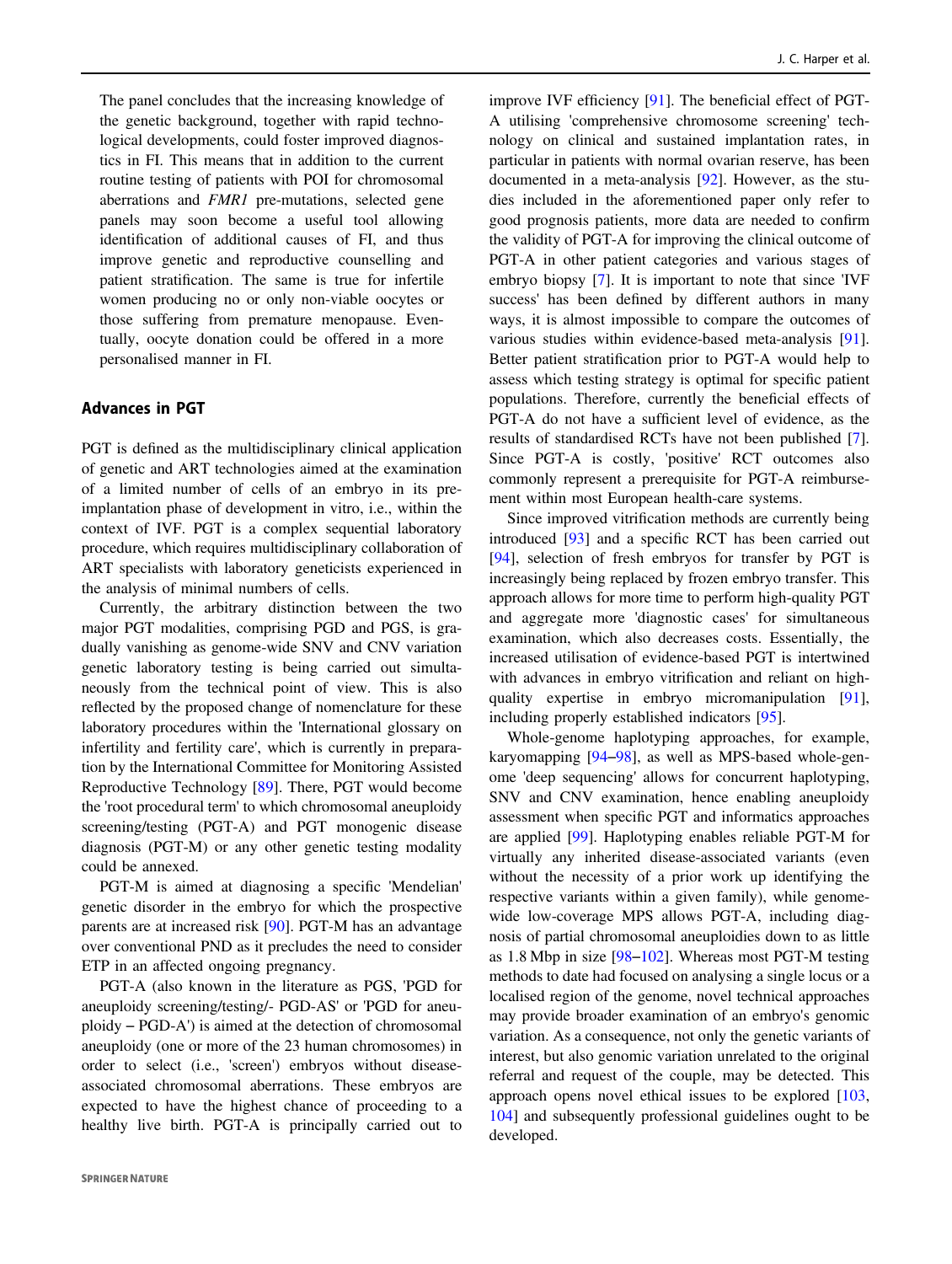PGT, like all forms of clinical genetic testing, requires strict quality assurance and assessment. Regular participation in external quality assessment should be considered as essential and is indeed obligatory for genetic tests in some countries. PGT-specific schemes are readily available for both monogenic and aneuploidy testing in Europe, and beyond. Laboratory accreditation according to ISO15189 is still considered the most effective route to quality assurance [\[105](#page-18-0)] and its uptake is increasing in Europe, and beyond. It needs to be noted that technique-specific guidelines, such as those for diagnostic MPS, are equally relevant and important for PGT and should be observed [\[106](#page-18-0), [107](#page-18-0)].

Likewise, the 'Standards and guidelines for the interpretation of sequence variants: a joint consensus recommendation of the American College of Medical Genetics and Genomics and the Association for Molecular Pathology' should be observed [[108\]](#page-18-0). Moreover, Human Genome Variation Society recommendations on sequence variant nomenclature and proper assignment of 'disease association' in detected variants (hence reserving the prefix 'pathogenic' only to a clear set of diagnostic situations denoting that a given variant 'causes disease when in a specific context') [\[109](#page-18-0)], including relevant recommendations for the reporting of diagnostic tests, ought to be followed in PGT [\[110](#page-18-0)].

Another issue related to the clinical implementation of PGT-A is due to the fact that embryo mosaicism challenges provision of categorical (or 'conclusive') results. Although trophectoderm (TE; 'day 5' or 'day 6') biopsy allows for obtaining 'aggregate' template DNA from multiple embryonic cells, rather than one or two cells within a blastomere ('day 3') biopsy, it remains merely a general biopsy technique with its inherent limitations regarding the representativeness of the sample drawn in terms of the tissue/organ under study. These limitations are similar to those currently discussed in the domain of cancer, where accurate diagnosis and/or replicable research progress also to a large extent depend on the experience of the biopsy operator and exact position of the biopsy within the tissue of interest [\[111](#page-18-0)]. Therefore, the sample of cells obtained by embryo biopsy (at any given developmental stage) might not be representative of the entire embryo, as high rates of mosaicism have been also reported at the blastocyst stage [\[112](#page-18-0)]. In conclusion, while MPS improves analytical sensitivity and thus detection of mosaicism in a given embryo biopsy, it does not remedy the limitation that only the cells present in the biopsy are being analysed [[113\]](#page-18-0).

There already are reports on successful pregnancy outcomes following the replacement of selected mosaic aneuploidy blastocysts [\[114](#page-18-0), [115](#page-18-0)]. This observation, potentially changing the current paradigm of PGT-A, calls for followup multicentric studies to this initial observation and to duly prioritise embryos for transfer in terms of quantitative and qualitative parameters of embryo chromosomal mosaicism.

The chance of a healthy live birth will vary depending both on the rate of mosaicism and on the type of aneuploidy (which chromosome, monosomy vs. trisomy, are involved). The current challenge in this field is thus to define 'cut-off' levels, allowing to classify embryos as transferrable as first priority (i.e., no mosaicism detected), transferrable as second priority (i.e., moderate level of mosaicism with exclusion of those chromosomes potentially related to viable pathological conditions) and non-transferrable (i.e., excessive level of mosaicism or mosaics including chromosomes potentially related to viable pathological conditions [[116\]](#page-18-0). Therefore, PGT-A could be considered primarily as a 'ranking tool' (i.e., a 'quantitative selection strategy'), rather than a 'screening tool' (i.e., 'qualitative selection strategy'), in order to discern euploid embryos from aneuploid ones [\[117](#page-18-0)].

This important observation leads to further questions about who should decide on the ranking or exclusion of embryos for transfer, and about what information is provided by the genetic laboratory to the ART clinician and IVF laboratory, and the prospective parents [\[103](#page-18-0)]. Comprehensive reproductive and genetic counselling with the latter is needed in order to ensure an adequate understanding by couples of the possibilities and limitations of the current genomics and ART approaches related to PGT-A. Infertile couples also need to be made transparently aware of the fact that PGT-A alone cannot increase the live birth rate per cycle initiated, since it represents a ranking mechanism, not a therapy per se [\[7](#page-15-0)]. However, secondary outcome measures, such as mitigation of embryo implantation failures, miscarriage rate and cost-effectiveness, may be positively affected by performing PGT-A in specific patient populations [[91,](#page-17-0) [101](#page-18-0), [118](#page-18-0)]. PGT-A also allows negative selection of embryos with viable trisomies in selected couples with limited reproductive prospects, for example, owing to parental age. As current evidence is limited, more research has to be carried out and data from multicentric RCTs need to be gathered by harmonised methodologies, thereby enabling the proposed 'PGS 2.0' concept [\[91](#page-17-0), [119](#page-18-0), [120,](#page-18-0) [121](#page-18-0)]. Utilisation of advanced MPSbased technologies allowing sensitive and specific laboratory testing procedures together with the appropriate standardisation of IVF success reporting in accordance with the proposed 'ICMART' glossary (see above) could foster replicability of RCTs in PGT-A.

Even in the absence of RCTs, PGT-A is currently practised in an increasing number of laboratories globally. As soon as there is proven laboratory technology, which can select clearly non-viable embryos based on their chromosome constitution, the application of PGT-A could be considered as a part of medical practice in high-risk cases (for example, with advanced maternal age). By avoiding inevitable failure of respective ART cycles by deselecting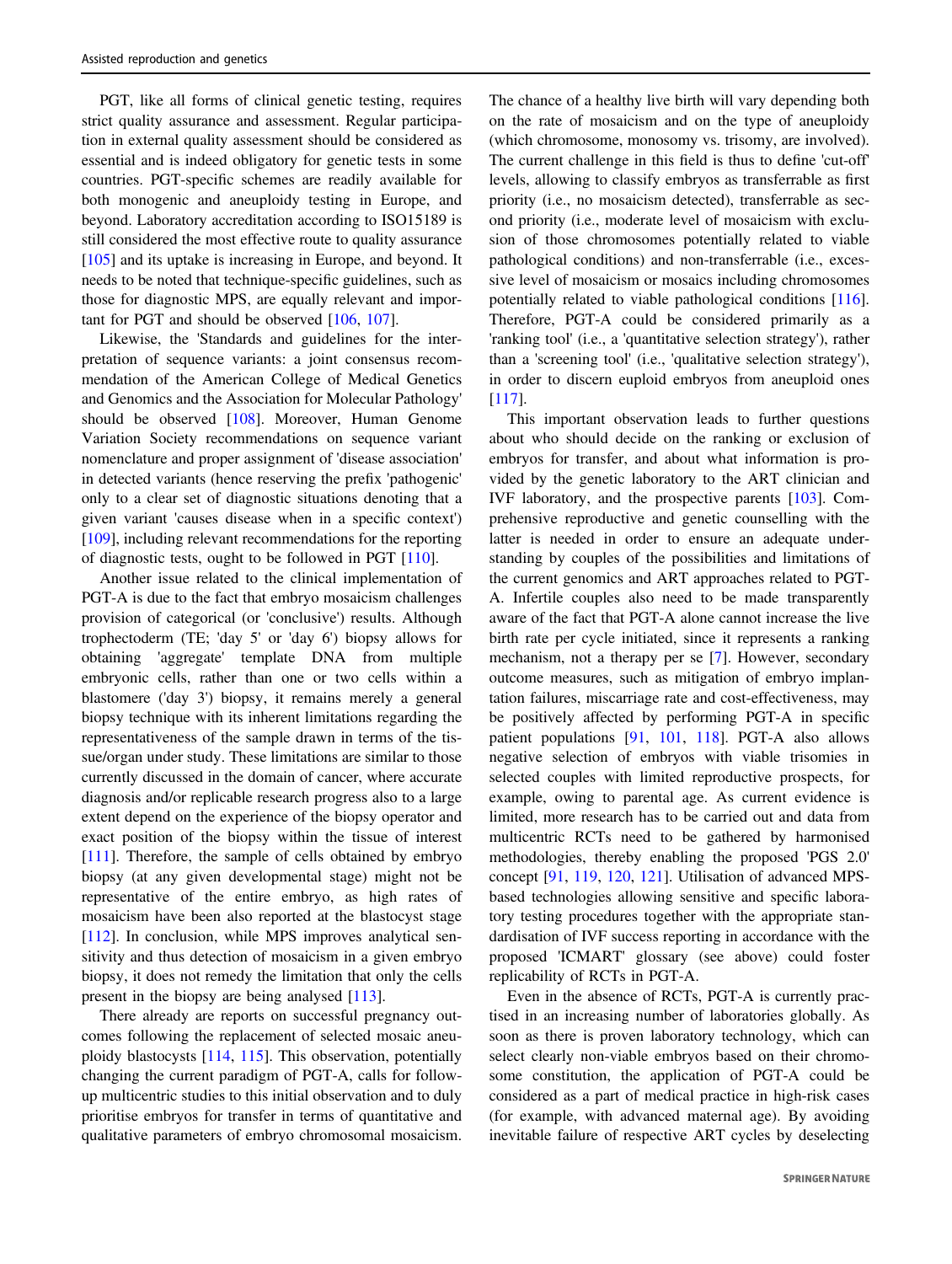evidently non-viable chromosomally abnormal embryos, PGT-A may mitigate unnecessary suffering of patients, improve the overall efficiency of IVF in the couple involved and decrease unnecessary COH-related costs.

There has been promising research progress in the utilisation of blastocoele fluid (BF) [\[122](#page-18-0), [123](#page-18-0)] serving as an alternative source of template DNA for PGT carried out by MPS [\[124](#page-18-0)]. BF reflects the chromosome status of the embryo (i.e., of the inner cell mass; ICM), compared to the sampling of TE cells, which represent only the extraembryonal tissues. BF is sampled by aspiration with a fine needle (blastocentesis), prior to embryo vitrification (see above). It has been documented that the timing of blastocoele re-expansion in vitrified-warmed cycles represents a favourable predictive factor for positive clinical pregnancy outcome: the faster the re-expansion of the blastocoele, the higher the further developmental potential of the blastocyst [\[125](#page-18-0)]. Research in this area is ongoing but when technical difficulties are overcome and outcomes of PGT-A following blastocentesis could be independently validated, then BF may become the preferred source of DNA for PGT.

Finally, utilisation of extracellular embryonic 'matrices', for example, drawn from spent in vitro culture media (CM), represents another research avenue for sampling of template DNA (although likely fragmented) for 'non-invasive PGT'. However, there are concerns that CM are not produced under 'human DNA-free' conditions and/or there remains a possibility that residual DNA from maternal (for example, cumulus) cells could be present [[126,](#page-18-0) [127](#page-18-0)].

The future of PGT is closely related to the development of novel genome-wide MPS strategies, but also reliant on advances in blastocyst vitrification, together with appropriate embryo micromanipulation expertise of a given IVF centre. The majority of relevant professional guidelines for genetic/genomic testing within the 'postnatal domain' are applicable to PGT, including rigorous adherence to quality assurance.

The panel calls for a balanced view on the current role PGT-A in ART in terms of the overall improvement of IVF efficiency. Currently, PGT-A represents a ranking mechanism, which has documented positive impact in selected patient populations regarding positive secondary outcome measures such as reduction of embryo implantation failures or miscarriage rates.

The panel also calls for a standardised description of IVF success reporting (for example, related to live birth rate) so that current and/or future RCTs related to application of novel PGT-A approaches could be replicated and thus stand up to the requirements of evidence-based medicine, hence in support of the 'PGS 2.0 concept'.

Whole-genome approaches to PGT-A offer the potential to prioritise embryo transfer not only on the basis of the absence of disease-associated (SNV/ CNV) variants related to the primary genetic referral and request of the infertile couple, but also the overall genetic constitution of the embryo. However, guidelines on how to use this information in the genetics laboratory are lacking, as are relevant ethical considerations, and thus need to be addressed by professional societies in the near future. Hopefully, novel techniques related to utilisation of BF or spent CM could overcome invasive template DNA sampling of the early embryo for PGT.

#### Non-invasive PND and prenatal screening

Similarly to 'procedural' characterisation of PGT (see above), the term NIPT should be generally reserved for the description of genetic technologies utilising the analysis of cell-free 'foetal' DNA (cffDNA) circulating in the maternal plasma [\[128](#page-18-0)]. Nonetheless, due to the initial clinical application of NIPT for the detection of selected foetal chromosomal aneuploidies (i.e., for chromosomes 13, 18, 21, X and Y), this term historically coalesced with this primary screening purpose (see below).

The 'foetal fraction' comprises  $\sim 10\%$  of cffDNA in the first trimester of pregnancy, and derives from the placenta. NIPT is equivalent to the concept of 'liquid biopsy' of the placenta, with all its diagnostic limitations historically gathered from the utilisation of chorionic villus biopsy [[129,](#page-18-0) [130](#page-18-0)] as a source of template DNA in PND. The circulating genetic material of foetal origin can be either used for noninvasive prenatal diagnosis (NIPD) of, for example, monogenic disorders [[131,](#page-18-0) [132\]](#page-18-0), and/or to 'screen' for foetal chromosomal aneuploidy by non-invasive prenatal testing (NIPT; alternative terminology: non-invasive prenatal screening—NIPS [\[133](#page-18-0)]. The term NIPS is more appropriate since this prenatal screening process may also involve pregnant women without a priori genetic indication for their testing, such as in population-based screening schemes.

Implementation of NIPS in PND clinical practice has received considerable attention from professional societies, which have developed relevant guidelines [[133,](#page-18-0) [134,](#page-18-0) [135\]](#page-18-0). Additional reports duly assessed the global outlook and barriers to the implementation of NIPS within the context of PND [[136,](#page-18-0) [137](#page-18-0)], including its role in 'post-PGD' [\[138](#page-18-0)] pregnancies. Relevant ethical issues have been reviewed in a joint ESHG/American Society of Human Genetics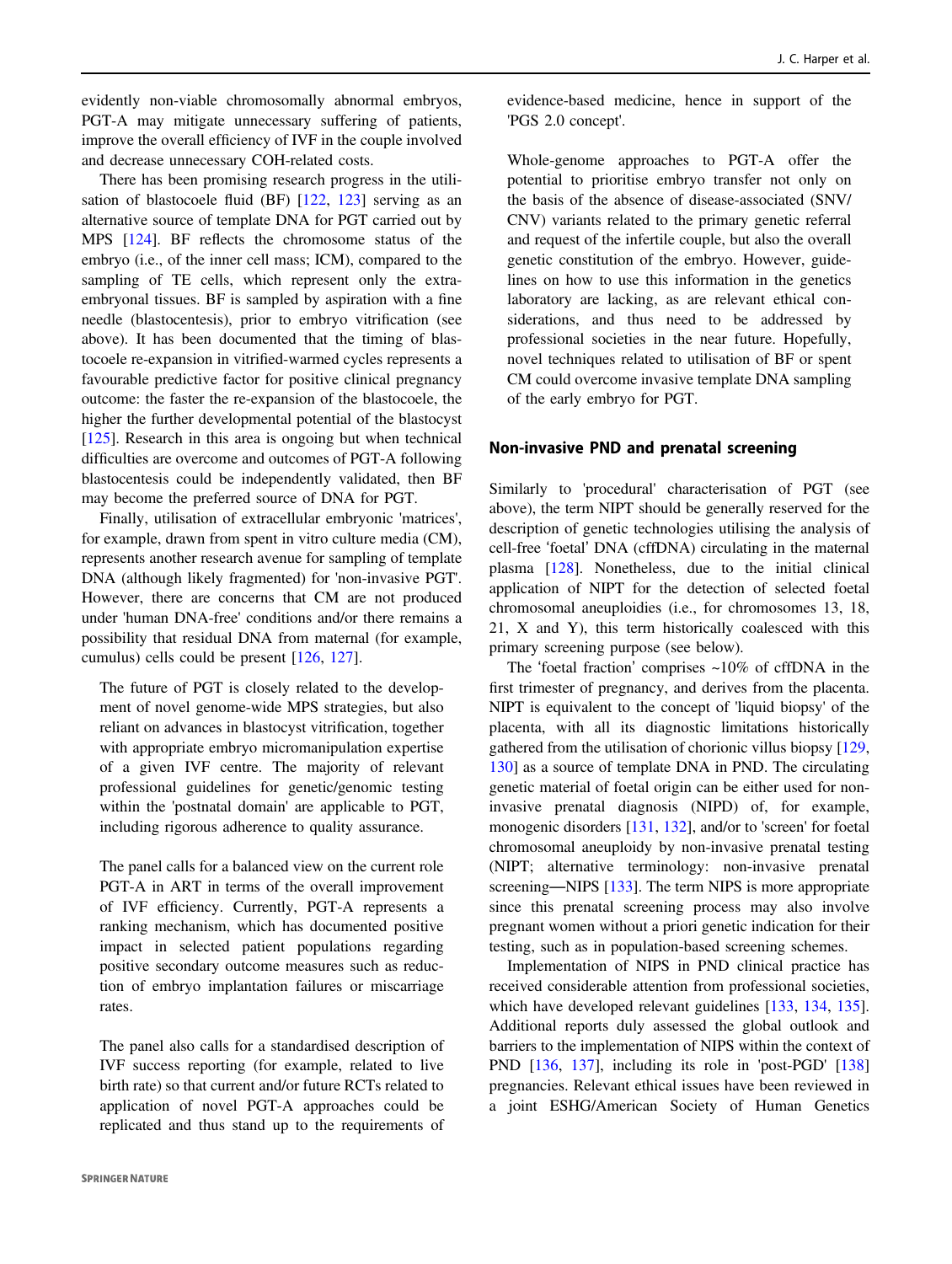document [[139\]](#page-19-0) and recently by the Nuffield Council of Bioethics [[140\]](#page-19-0).

NIPS has been widely introduced in the context of prenatal screening for common chromosomal aneuploidies from as early as the 10th week of pregnancy [\[141](#page-19-0)]. Lowcoverage genome-wide MPS together with advanced (often proprietary) bioinformatic algorithms are often used to determine the number of DNA fragments from each targeted chromosome in order to determine the probability of foetal chromosomal aneuploidy. Other approaches assess copy number by microarray or SNV analyses [[142,](#page-19-0) [102](#page-18-0)]. The main benefit as compared with traditional combined first trimester antenatal screening (cFTS) [[143](#page-19-0)], which is based on maternal age, ultrasound assessment of foetal nuchal translucency (NT) and selected biochemical biomarkers in maternal blood, are higher detection rates and a much lower percentage of false-positive (FP) results (~0.1% in NIPS as compared cFTS where it could be up to 5%). NIPS thus reduces the overall number of follow-up invasive PND procedures and potentially iatrogenic miscarriages [\[142](#page-19-0)–[146](#page-19-0)]. Nonetheless, there is increasing evidence that NIPS and cFTS are complementary approaches within the process of complex provision of antenatal screening in lowand high-risk pregnancies. Each approach has its inherent strengths and limitations, as reviewed for cFTS [[147\]](#page-19-0) and for NIPS [[104\]](#page-18-0), that could be pragmatically complemented within a synergistic (for example, contingent) diagnostic strategy [\[148](#page-19-0)]. Due to the fact that to date NIPS is not reimbursed by most European health-care systems, compared to established cFTS regional- or nationwide schemes, such a contigent approach might be cost effective for most solidarity-based health-care systems. For example, the UK NHS Rapid protocol suggests NIPS in women with a defined cFTS-related risk range, and thus might assure equitable access to antenatal screening [\[131](#page-18-0), [149](#page-19-0)].

There are several specific issues related to the implementation of NIPS within broad antenatal screening strategies [[150\]](#page-19-0). The first issue to be taken into account is related to the fact that, unlike NIPD for monogenic disorders, NIPS is not a diagnostic test. Tested individuals need to be aware that accuracy of NIPS is affected by confined placental mosaicism or detection of unexpected maternal chromosomal abnormalities. Thus, NIPS carried out by wholegenome techniques is not only a 'liquid biopsy' of the placenta [[102,](#page-18-0) [151\]](#page-19-0), but also detects other circulating DNA material, for example, originating from circulating tumour cells [[152,](#page-19-0) [153](#page-19-0)].

The second issue is related to discussions as to how NIPS optimally fits within a comprehensive prenatal screening policy, taking into account also its cost-effectiveness [[154,](#page-19-0) [155\]](#page-19-0), and optimisation of its diagnostic yield [[156\]](#page-19-0). A 'contingent' procedure, offering NIPS for intermediate risk cases after cFTS, would be beneficial in terms of costs and

mitigate maternal stress following an inconclusive cFTS result. However, both the high sensitivity of NIPS and shorter waiting time are valuable if NIPS is applied as a first-line test. In this regard, studies which assessed the clinical utility of NIPS offered through primary obstetrical care providers to a general population of pregnant women provided evidence that NIPS has a high uptake and that patients understand its basic concept and limitations. The authors concluded that NIPS could be integrated into routine antenatal screening practice in primary care. Moreover, the complementarity of prenatal ultrasound NT measure-ments within the context of NIPS was also discussed [[157,](#page-19-0) [158](#page-19-0)].

The third issue is whether NIPS should be offered for other abnormalities beyond common chromosomal aneuploidies, including sex chromosome abnormalities and clinically significant microdeletions (for example, for the detection of the DiGeorge syndrome; MIM: 188400). However, the rarity, marked genetic and clinical heterogeneity of these conditions, and thus the resulting low PPV, may lead to an undesirable increase in invasive PND procedures to account for more FP results [\[159](#page-19-0), [160](#page-19-0)]. Such a scenario could undo much of the potential benefits of introducing NIPS, hence addition of other clinical entities into NIPS 'panels' needs to be carefully considered. Nonetheless, some current commercial NIPS assays do include sex chromosome abnormalities and microdeletions, some of which may even have a variable phenotype. In some cases these may be of maternal origin. It is unclear whether informing apparently healthy women about their mosaicism is of clinical utility. As testing for milder conditions may not lead to termination, the clinical utility will depend on whether the findings enable better treatment for the child. On the positive side, parental awareness could enable treatment of some conditions at birth rather than waiting for symptoms to occur to trigger postnatal testing. On the other hand, there are also concerns that benefits may be outweighed by stigmatisation after diagnosis of phenotypically mild sex chromosomal anomalies or microdeletions. More research is needed to clarify this balance [[139\]](#page-19-0). Some NIPS tests may even offer new opportunities for reproductive health, PGT and pregnancy management [[102\]](#page-18-0). In summary, currently improved technology seems to 'push' the development of such testing offers, rather than established clinical utility and/or relevant patient/client perspectives.

The fourth issue is related to the quality of information and counselling with regard to all relevant aspects comprising incidental findings [\[139](#page-19-0)]. There is a concern that women are insufficiently made aware of the fact that NIPS is not a diagnostic test and that eventual ETP should therefore not be based on its findings alone, especially in low-risk populations, in which the PPV is significantly lower than in a high-risk population. A 'positive' NIPS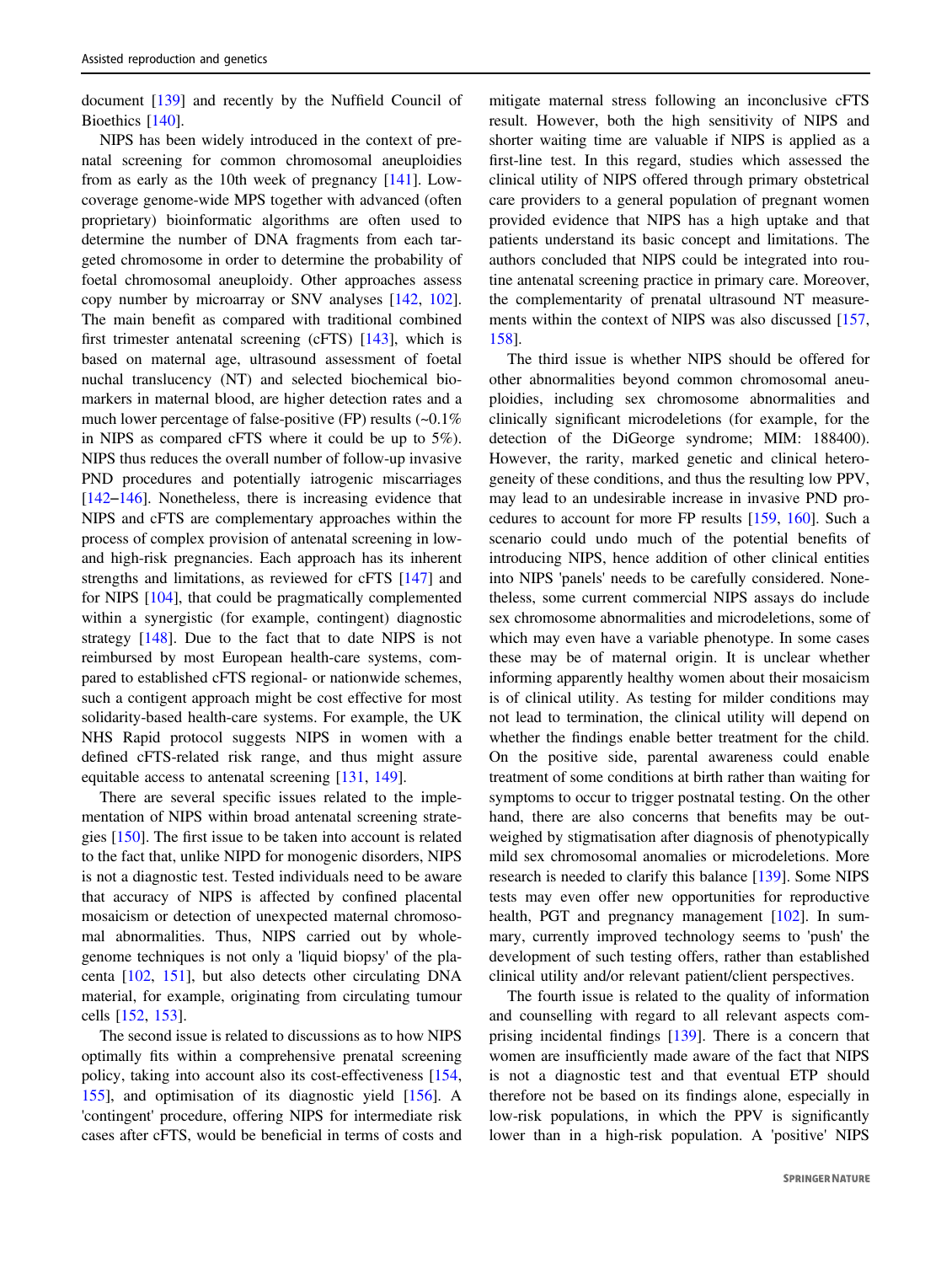result should always be followed by an invasive PND for verification, as in all other prenatal screening approaches.

Among the first applications of NIPD for monogenic disorders was foetal sexing [[161](#page-19-0)] in X-linked recessive disorders, where the identification of a female foetus avoids the need for invasive PND [[162](#page-19-0)]. The first gene-specific NIPD were introduced for paternally inherited autosomal dominant (AD) and AR disorders, where parents carry distinguishable disease-associated variants compared to the foetus. For other recessive disorders, the challenge still is to reliably discern between genetic information deriving from the foetus and from the pregnant woman [\[131,](#page-18-0) [132\]](#page-18-0). NIPD could also be used as a follow-up (confirmatory) procedure to PGT-M, mainly as an alternative to PND, in couples who are reluctant to undergo invasive procedures (for example, due to repeated IVF failure or parental anxiety), which are associated with a risk of iatrogenically induced pregnancy loss [\[138\]](#page-18-0).

In view of future scenarios of non-invasive whole-genome NIPS, there is a need for debate about the overall scope of antenatal screening, also taking account of the informational privacy interests of the future child [\[163,](#page-19-0) [164](#page-19-0)]. The possibility of foetal therapy might also impact on the indications for NIPD/NIPS in the near future. Should intrauterine treatment become possible for an increasing number of genetic conditions, including, for example, Down syndrome [\[165](#page-19-0)], then the informed decision needs to take into account such 'dual goals' of antenatal screening, be it cFTS or NIPS, or their combination.

The panel recommends that future interdisciplinary discussions are carried out between respective professional societies, which are responsible for the implementation of non-invasive antenatal screening policies and their potential association with the development of appropriate antenatal therapies. Individuals undergoing NIPS testing should be made aware of the fact that its positive results need to be confirmed by invasive PND. Moreover, tested individuals should be made aware that NIPS using wholegenome approaches may detect 'incidental' findings, for example, circulating tumour DNA in the mother. Finally, technological advances foster broader clinical implementation of NIPD as a more acceptable alternative to standard PND associated with invasive sampling of foetal cells or tissues.

#### Mitochondria: from diagnosis to treatment

## Preventing transmission of mtDNA disease-associated variants

It is now technically possible to accurately establish the mtDNA disease-associated variant load (henceforward in

legacy terminology 'mutation load') in different types of samples, including embryo biopsies and amniotic fluid, and therefore select an embryo/foetus with a mutation load below the threshold considered as 'pathogenic' when performing PGT-M and PND. Therefore, PGT-M and PND may be used to lower the risk of a child affected by various mitochondrial disorders [[166,](#page-19-0) [167\]](#page-19-0). However, this 'selective' approach suffers from several drawbacks. One important issue is that there remains uncertainty whether the mutation load found in the tested sample is consistently representative of the rest of the embryo/foetus. Also, the mutation load may change during embryonic/foetal development, and it is difficult to establish the cut-off value for selection because of the uncertainty in correlation between the mutation load and resulting clinical symptoms. Finally, from a clinical point of view, there may be questions on the efficiency of this approach, as there is no guarantee that a woman with a given heteroplasmic load in her somatic tissues produces oocytes with a sufficiently low mutation load for a successful PGT cycle [\[168](#page-19-0)].

To address this issue, mitochondrial replacement therapy (MRT) has been developed [\[169](#page-19-0), [170\]](#page-19-0). It consists of the transplantation of pronuclei, meiotic spindle or polar bodies of the patient's oocytes to the cytoplasm of enucleated donor oocytes, which are presumed to contain 'healthy' mitochondria. Pronuclear transfer was first performed in the mouse [[171\]](#page-19-0), but the resulting offspring showed high levels of mitochondrial carryover [[170\]](#page-19-0). A second approach is based on transplanting pronuclei shortly after completion of meiosis rather than shortly before the first mitotic division, which results in lower mtDNA carryover [[167,](#page-19-0) [172\]](#page-19-0).

The spindle transfer technique was pioneered in the Rhesus monkey, where it proved to be efficient and safe [\[173](#page-19-0)]. The feasibility of mtDNA replacement by spindle transfer has also been demonstrated in the human, although some of these oocytes displayed abnormal fertilisation [[174,](#page-19-0) [175](#page-19-0)]. The first birth of a child after spindle transfer was reported in a mother who carried a mtDNA mutation causing Leigh syndrome (MIM 256000) that resulted in four pregnancy losses and two deceased children. Although the child born after spindle transfer had a mutation load of 5.7% and was doing well at the time of reporting, long-term follow-up is necessary [\[176](#page-19-0)]. The first clinical pronuclear transfer in human oocytes with the result of a healthy birth was carried out in China. It was initially reported at the annual American Society of Reproductive Medicine Annual Meeting in 2003, but published only 13 years later [[177\]](#page-20-0). Polar body transfer has been successfully achieved in the mouse [[170\]](#page-19-0) and recently also in humans [\[178](#page-20-0)]. However, there are inherent technical difficulties as polar bodies experience a brief lifetime owing to apoptotic pressures that lead to DNA fragmentation and degradation [[170\]](#page-19-0). Overall, given the experimental nature of all these approaches, PGT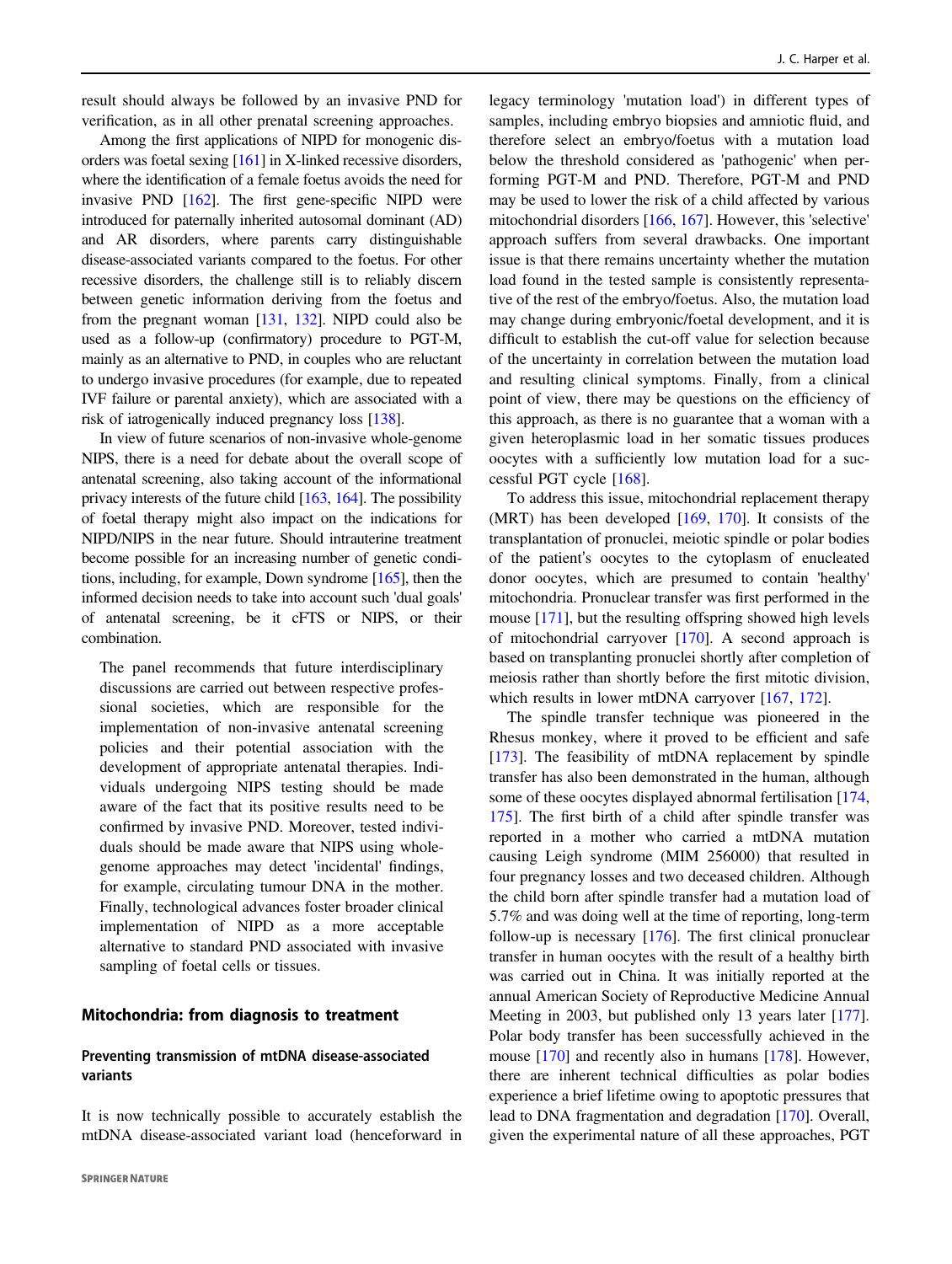and/or PND should always be considered after MRT, as an extra 'safety net' testing procedure.

Ethical issues under discussion include the acceptability of modifying the human genome [\[179](#page-20-0)], the role of the mitochondrial donor as a contributor to the 'parental project' (i.e., concept of 'three parent families' in the lay press) and implications for offspring identity, the proportionality of developing MRT technology as based on a view of the importance of genetic parenthood, and finding a balance between taking appropriate precautions and hampering innovation [[180,](#page-20-0) [181,](#page-20-0) [182,](#page-20-0) [183](#page-20-0)].

# Autologous germline mitochondrial transfer to enhance/ improve embryo development

Mitochondrial supplementation methods were introduced about two decades ago with the aim of overcoming poor oocyte quality and repeated IVF failure [[184\]](#page-20-0). Despite the promising success rates of these first experimental trials, further research was largely abandoned because of safety concerns, particularly after such procedures resulted in 45,X pregnancies. Articles evidencing the existence of adult oogonial (oocyte-generating) stem cells in mice, and possibly in women [\[185](#page-20-0)], have re-opened the prospects of delivering a source of pristine and patient-matched germline mitochondria to boost egg health and embryonic developmental potential without the need for young donor eggs to obtain 'healthy cytoplasm' [\[186](#page-20-0)]. However, broader clinical experience with this procedure is limited and the existence and role of adult oogonial stem cells in the human is still a matter of professional debate [[115,](#page-18-0) [187\]](#page-20-0).

#### mtDNA copy number as a marker of embryo viability

The mtDNA quantity in TE and blastomere biopsies has been associated with advanced female age and chromosomal aneuploidy, and proposed to provide an independent measure of embryonic implantation potential [\[188](#page-20-0), [189](#page-20-0)]. The quantity of mtDNA appears significantly higher in embryos from older women and in aneuploid embryos, independent of the patient age. Blastocysts that successfully implant contain lower mtDNA quantities than those failing to implant, with a mtDNA quantity threshold above which implantation was never observed. However, many embryos that failed to implant also had mtDNA amounts below the said threshold. A recent study was not able to confirm these results, and found no statistically significant differences in blastocysts grouped by chromosomal ploidy, maternal age or implantation potential after application of a mathematical correction factor [[190\]](#page-20-0).

Conversely, it has been demonstrated that mtDNA is being reduced in the preimplantation embryo prior to its subsequent increase during the blastocyst stage [\[191](#page-20-0)]. To

allow proper extrapolations from TE biopsies, it would be necessary to study the correlation between mtDNA content in the TE and the ICM of the blastocyst. Finally, it may be of value to measure the mtDNA content in a day 3 embryo growing in vitro to improve identification of viable embryos with a high developmental potential [\[192](#page-20-0)].

The panel concluded that application of various mitochondria-related procedures in ART still lack a sufficient level of evidence, and that further basic and translational research is necessary in this regard. Furthermore, relevant ethical issues need to be taken into consideration prior to the applications of these technologies in clinical practice.

#### Epigenetic inheritance-related issues in ART

Even though multiple definitions can be found for epigenetic inheritance, the most accepted one is as follows 'any potentially stable and heritable change in gene expression that occurs without a change in DNA sequence' [\[193](#page-20-0), [194\]](#page-20-0). Epigenetics involves controlling the structure of the chromatin and the switching between an open to a closed configuration, thereby affecting transcription. Different modifications take place, such as covalent modification of DNA by methylation and/or post-translational modifications of proteins associated with DNA, mainly the histones [[195\]](#page-20-0). So far, most experimental studies in the field of epigenetic inheritance have been performed using mouse models [\[196](#page-20-0)]. This implies that application of their outcomes to humans needs to be further substantiated.

Major epigenetic changes responsible for erasure and renewed establishment of the human epigenome occur during gametogenesis and early embryo development. These complex molecular processes include postfertilisation reprogramming to generate a totipotent zygote and are followed by germline reprogramming to generate gametes [[197\]](#page-20-0). These processes together with environmental influences on the formation of human epigenome, especially during early development, are well documented [\[198](#page-20-0), [199\]](#page-20-0). Consequently, there is a possibility that some ART procedures may inadvertently alter the gamete- and/or embryonal epigenome and potentially generate adverse medical consequences in the offspring.

The epigenetic mechanisms in gametes remain more or less a 'black box' at present, especially regarding oogenesis. In mice it has been shown that sperm DNA can be methylated and hydroxymethylated, but the exact role of such methylation processes is unclear. It is believed that methylation could both have a global impact on DNA stabilisation and a specific purpose, i.e., to silence (imprint) specific genes. It has also been shown that some specific genomic loci will keep their histones during meiosis,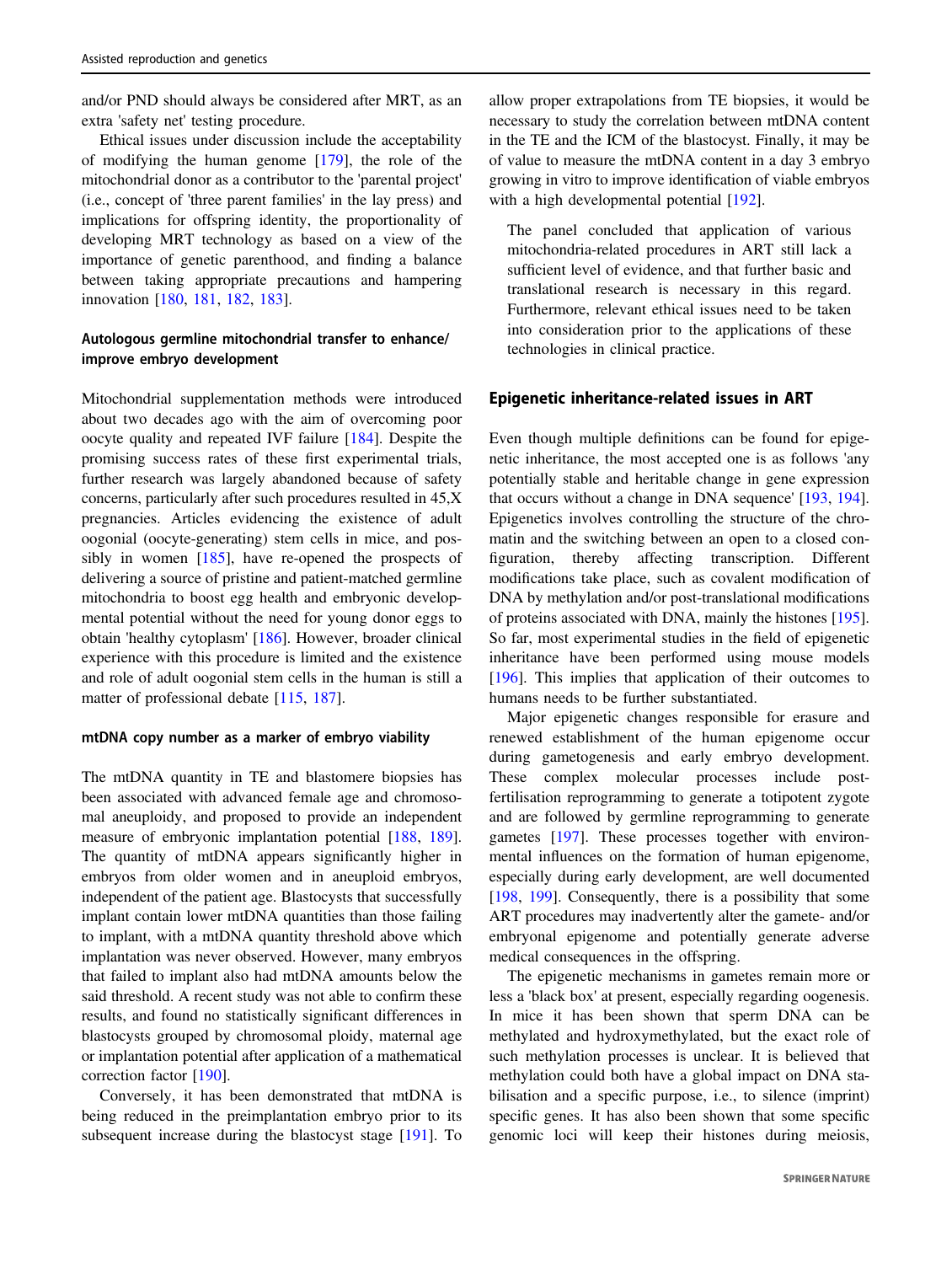instead of exchanging them for protamines, and that this molecular mechanism is correlated with hypomethylation. It is hypothesised that the genes escaping protamination are the ones that need to be expressed very early during embryonic development [[200\]](#page-20-0). After fertilisation, paternal DNA is actively demethylated, but some loci remain methylated (mainly in the case of imprinted genes). Thus far, the role of sperm DNA methylation in future embryonic development is not well understood [\[201](#page-20-0)].

The level of DNA methylation in the oocyte is half of that in spermatozoa. DNA methylation in the oocyte does not play a role in the regulation of gene expression of the oocyte itself, but is important for embryonic development [\[202](#page-20-0)]. Interestingly, regions that are methylated in the oocyte are more likely to be also methylated in the embryo [\[203](#page-20-0)]. These complex processes might be regulated by incomplete demethylation during the post-fertilisation reprogramming of the maternal allele or another kind of memory mechanism and present a potential way of epigenetic intergenerational inheritance of environmentally induced (for example, by COH and/or CM) alterations in DNA methylation patterns of the oocyte [[106\]](#page-18-0).

Another function of DNA methylation in the germline is to control the expression of transposable elements (TPE). These are ancestral traces of retroviruses, representing approximately one-half of the human genome. TPE are reactivated during primordial germ cell formation and early development, and are tightly controlled not to jump 'anywhere' in the genome. The pathway(s) controlling the expression and transposition of TPE are not fully understood, thus far. However, in the mouse, potentially pathogenic alterations of proteins involved in their control can cause MI, mainly by a meiotic blockage at the pachytene stage [\[204](#page-20-0), [205](#page-20-0)]. Recently, there is also growing evidence on the implication of TPE in various human diseases [\[206](#page-20-0)].

Animal studies have shown that ART procedures may be associated with multiple alterations in gene expression and DNA methylation, mainly of imprinted genes [\[207](#page-20-0)]. However, the potential relationship with phenotypic outcomes (if any) remains largely unknown. Also in human studies, epigenetic alterations associated with ART have been reported in embryos and placental tissue or umbilical cord blood [[208\]](#page-20-0). However, these alternations have not yet been unambiguously associated with any clinically relevant outcomes, thus far. Future studies should focus on the normal epigenetic regulation in human gametes and embryos, the natural inter-individual variation in, for example, DNA methylation, the consequences of slight alterations in DNA methylation and phenotypical (long-term) consequences of epimutations [[209\]](#page-20-0).

Recently it was suggested that there is inter-individual variation in susceptibility to environmentally mediated epigenetic alterations in humans [[210](#page-20-0)]. Furthermore, the environmentally induced epimutations occur possibly on a stochastic basis [[211\]](#page-20-0) making 'one-to-one' associations between an environmental clue and epigenetic alterations at a specific gene or set of genes less informative. This observation might also explain inconsistencies found between various studies. ART-induced epigenetic alterations, if they exist, might thus occur at random places in the genome, in only a subset of vulnerable subjects, probably leading to a wide range of adverse phenotypic consequences, which would complicate research on the potential epigenetic effects of ART [\[211](#page-20-0)]. Finally, it needs to be noted that these follow-up studies are also hampered by common parental unwillingness to disclose previous IVF treatments, including data security concerns regarding relevant patient registries.

The panel concluded that more research is needed on the potential impact of specific ART procedures on the epigenome and its consequences for the offspring, including possible epigenetic inheritance pathways. In addition, standardisation of follow-up methodologies and post-IVF patient registries could overcome complex biological issues and foster replicability of initial observations of adverse epigenetic inheritancerelated phenomena in children/adults conceived by IVF. Furthermore, relevant social and ethical issues related to this issue need to be explored.

#### Germline genome editing

Genome editing using tools allowing for exact modification, such as zinc-finger nucleases and TALENs (transcription activator-like effector nucleases), have been available for many years and have been widely used in research [[212\]](#page-20-0). However, with the recent introduction of the CRISPR/Cas9 (clustered regularly interspaced short palindromic repeats/ Cas9 nuclease) system, genome editing has become much simpler, cheaper and more efficient, opening the road to somatic gene therapy and eventually also GGE [\[213](#page-20-0)].

GGE can be performed in different germ cell types, such as spermatogonial stem cells, in vitro matured oocytes, stem cell-derived gametes differentiated in vitro from pluripotent stem cell lines obtained after somatic cell nuclear transfer or induced pluripotent stem cells, and even in the early embryo [\[214](#page-20-0), [215](#page-20-0)].

GGE at the embryo level has important technical drawbacks, such as incomplete editing leading to mosaic embryos and off-target effects (induced disease-associated variants at sites other than the intended on-target site) that need to be solved before considering possible clinical applications of the technique. As newer, more accurate, efficient, and therefore safer GGE systems are being developed, it is to be expected that these technical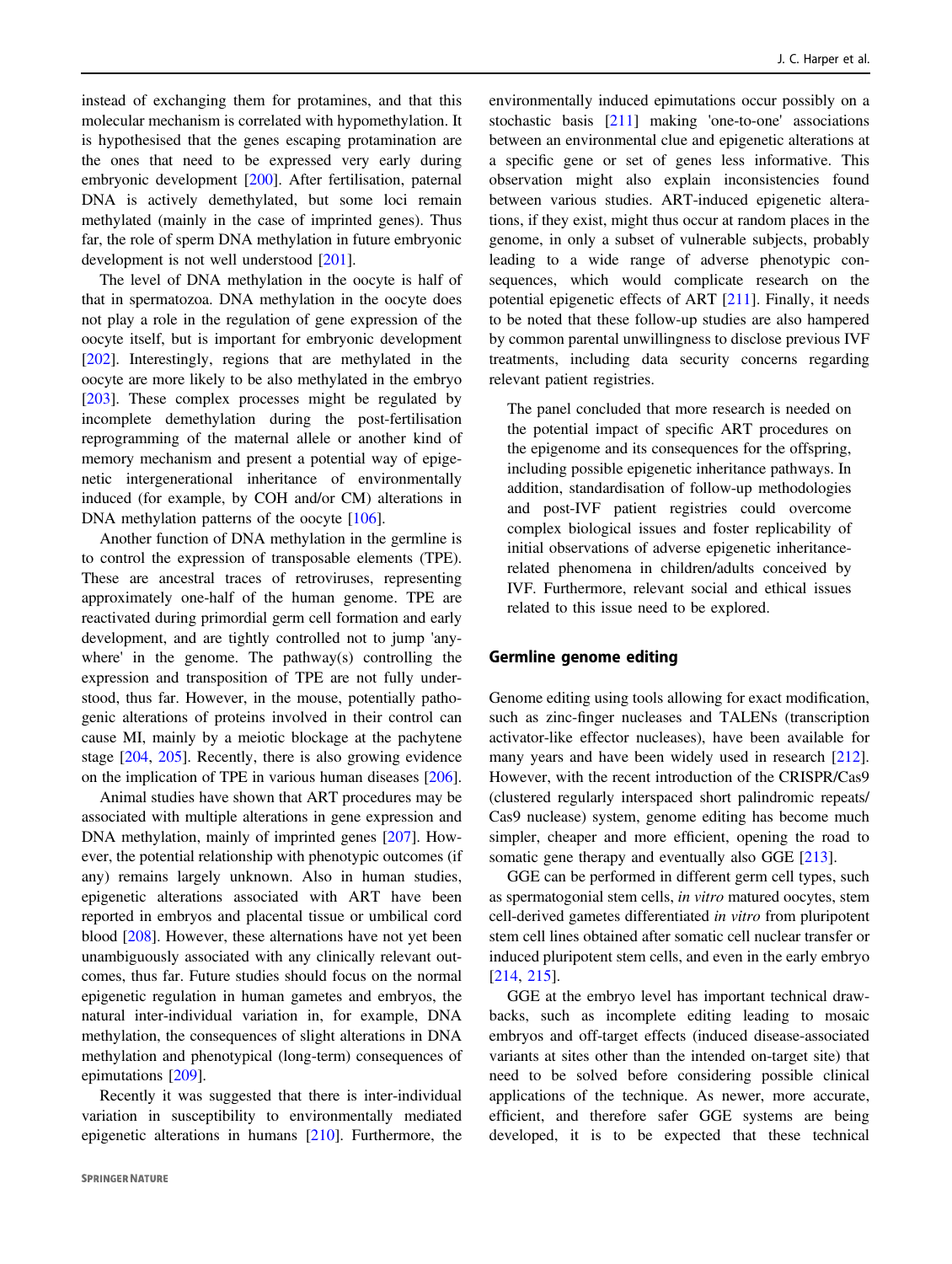limitations could be overcome [[216\]](#page-20-0) as was recently documented in the case of hypertrophic cardiomyopathy [\[217](#page-20-0)].

Nevertheless, the number of clinical indications that could be envisaged for GGE remediation is limited, thus far, since PGT-M offers an alternative for couples at risk for a genetic disease in their offspring. The potential use of GGE could be envisioned in very high-risk couples, for example, if one partner is homozygous for an AD disease, or when both partners suffer from the same AR disorder. Less 'stringent' indications could be in cases where the number of embryos expected to be obtained after PGT-M is small, for example, in case of advanced maternal age, or couples at high risk for transmitting more than one genetic disease, or when HLA-matching embryos considered for curing a sibling affected by a severe monogenic disease. Other medical fields also started to discuss the potential implications of GGE [\[218](#page-20-0)]. Recently, the American Society of Human Genetics published their position statement on human GGE [\[219](#page-20-0)] and ESHG and ESHRE are jointly developing recommendations specific to this topic ('Responsible innovation in human germ-line genome editing'; de Wert et al, 2017, personal communication). Furthermore, there is an ongoing debate on the ethical (i.e., the 'slippery slope' argument) and social implications of GGE, and eventually current restrictions on GGE may require a renewed debate [\[220](#page-21-0)–[223](#page-21-0)]. Finally, a transparent and broad collaboration is necessary in order to move the field of GGE responsibly forward [[224,](#page-21-0) [225](#page-21-0)].

The panel concluded that although research in the field of GGE is rapidly developing, its potential medical applications within the context of ART and genetic medicine require further basic and translational research. Consensus guidelines need to be developed by respective professional societies, which will take into account any potentially adverse individual-, population genetic-, ethical- and societal implications of this novel medical technology.

# Conclusion

The intersection of ART and genomics is a fast growing scientific field, both from the basic and translational research points of view. A selected portfolio of emerging topics was included in the agenda for the third panel meeting, mainly covering issues, which have the highest potential of entering, or that are already part of, current clinical practice. As molecular genetic techniques are improved, complete characterisation of the entire human genome variation of an embryo might become a reality. Together with the emergence of therapeutic possibilities comprising, for example, mitochondrial transfer and GGE, professional and ethical discussions around these developments need to be undertaken and international recommendations drawn up in order to determine how such novel technologies ought to be implemented in ART practice in a responsible and evidence-based manner, and accordingly regulated. The panel looks forward to the fourth meeting to discuss these ongoing developments at a European level in the near future.

# What does this mean for patients?

This paper is the report of a meeting of experts from around Europe to assess how the latest developments in genetics might impact on assisted reproduction.

Their discussion included testing for genetic diseases for people wanting to get pregnant and the growth of commercial genetic testing, which may mean that anonymity for people who have donated eggs or sperm cannot be guaranteed. They also considered advances in identifying genetic factors in both male and female infertility and in genetic testing or screening of embryos. They discussed early pregnancy screening and techniques involving mitochondria as well as the impact of IVF on the way genes might work and new techniques for editing, or altering, genes.

They concluded that developments in genetics are increasingly relevant in the fertility field as some new techniques are already being used in clinics. They called for international recommendations to consider how new technologies should be introduced into the field of assisted reproduction.

Acknowledgements We would like to acknowledge the editorial support of Anuska Linares Baraza from the Centre for Regenerative Medicine in Barcelona and Inga Prokopenko MSc, PhD from the Department of Genomics of Common Disease, School of Public Health, Imperial College London for her helpful comments on the final manuscript.

Author contributions J.C.H. and M.M. conceived the idea, designed the paper, edited individual authors' contributions and the final manuscript. All authors wrote sections on their topic in the full manuscript. All authors edited and validated the final manuscript.

Funding Participation in the meeting from which this article arose was funded by European Society of Human Reproduction and Embryology and European Society of Human Genetics. M.M. was supported by IP00064203/6003, CZ.2.16/3.1.00/24022, CZ.02.1.01/0.0/0.0/16\_013/ 0001634 and LM2015091 from the Czech Ministry of Health and Czech Ministry of Youth, Education and Sports.

## Compliance with ethical standards

Conflict of interest Joris Vermeesch applied for patents ZL910050- PCT/EP2011/060211-WO/2011/157846 'Methods for haplotyping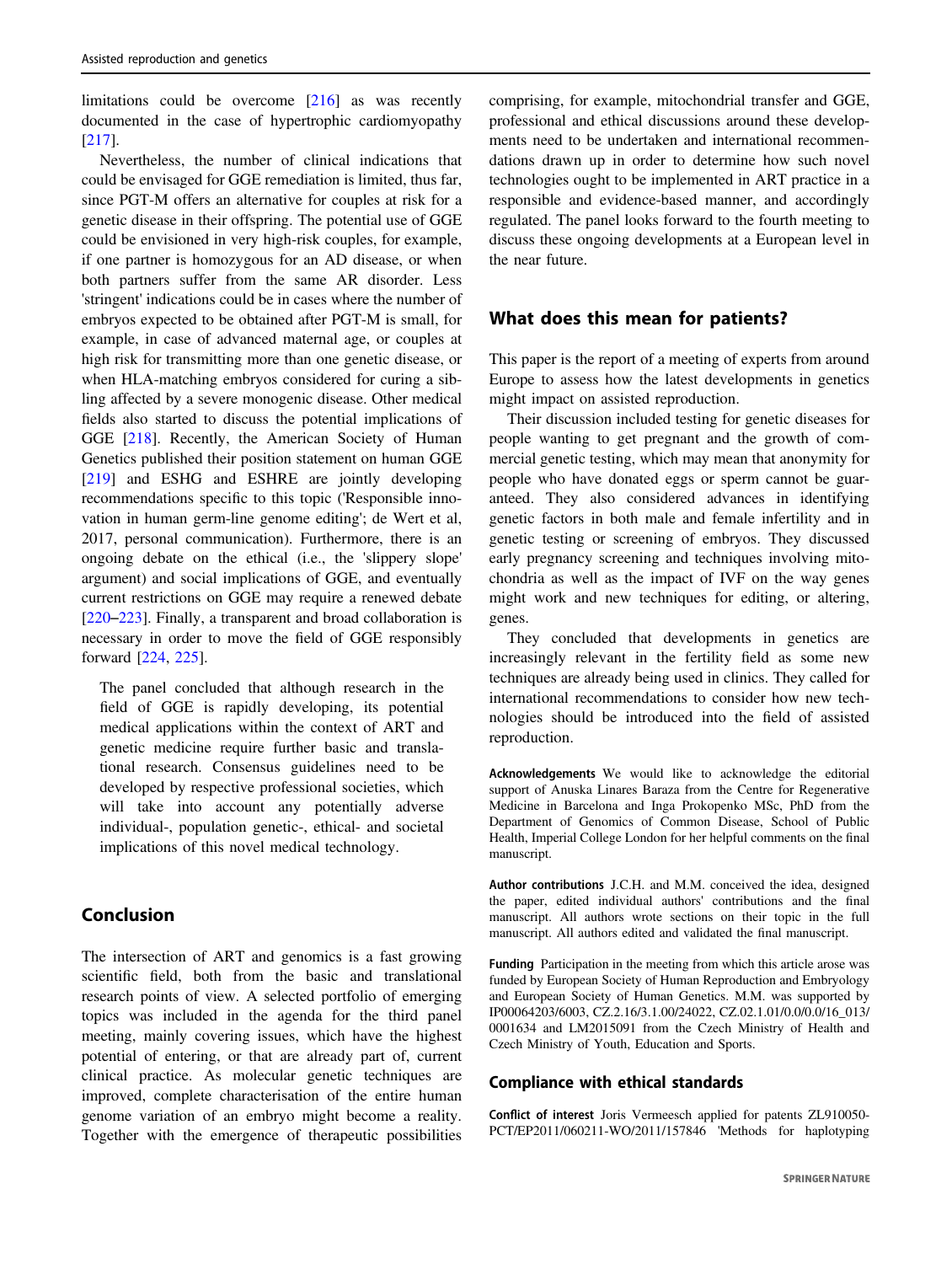<span id="page-15-0"></span>single cells' and ZL913096-PCT/EP2014/068315-WO/2015/ 028576 'Haplotyping and copy number typing using polymorphic variant allelic frequencies' licensed to Agilent Technologies. Joyce Harper is Director of the Embryology and PGD Academy and Director of Global Women Connected. The remaining authors declare that they have no competing interests.

Open Access This article is licensed under a Creative Commons Attribution-NonCommercial-ShareAlike 4.0 International License, which permits any non-commercial use, sharing, adaptation, distribution and reproduction in any medium or format, as long as you give appropriate credit to the original author(s) and the source, provide a link to the Creative Commons license, and indicate if changes were made. If you remix, transform, or build upon this article or a part thereof, you must distribute your contributions under the same license as the original. The images or other third party material in this article are included in the article's Creative Commons license, unless indicated otherwise in a credit line to the material. If material is not included in the article's Creative Commons license and your intended use is not permitted by statutory regulation or exceeds the permitted use, you will need to obtain permission directly from the copyright holder. To view a copy of this license, visit [http://creativecommons.](http://creativecommons.org/licenses/by-nc-sa/4.0/) [org/licenses/by-nc-sa/4.0/](http://creativecommons.org/licenses/by-nc-sa/4.0/).

# Appendix

| AD            | autosomal dominant                                  |
|---------------|-----------------------------------------------------|
| AR            | autosomal recessive                                 |
| ART           | assisted reproductive technology                    |
| <b>CNV</b>    | copy number variants                                |
| <b>CRISPR</b> | Clustered Regularly Interspaced Short Palindromic   |
|               | Repeats                                             |
| <b>DTC</b>    | direct to consumer (genetic testing)                |
| <b>ECS</b>    | expanded carrier screening                          |
| <b>ESHG</b>   | European Society of Human Genetics                  |
| <b>ESHRE</b>  | European Society of Human Reproduction and          |
|               | Embryology                                          |
| ETP           | elective termination of pregnancy                   |
| FL            | female infertility                                  |
| GGE           | germline genome editing                             |
| <b>IVF</b>    | in vitro fertilisation                              |
| МI            | male infertility                                    |
| MIM           | Mendelian inheritance in man (number)               |
| <b>MPS</b>    | massive parallel sequencing                         |
| mtDNA         | mitochondrial DNA                                   |
| <b>NIPD</b>   | non-invasive prenatal diagnosis                     |
| <b>NIPT</b>   | non invasive prenatal testing                       |
| <b>NIPS</b>   | non invasive prenatal screening                     |
| <b>PCOS</b>   | polycystic ovary syndrome                           |
| <b>PGD</b>    | preimplantation genetic diagnosis                   |
| PGS           | preimplantation genetic screening                   |
| <b>PGT</b>    | preimplantation genetic testing                     |
| PGT-A         | preimplantation genetic testing-aneuploidy          |
| PGT-M         | preimplantation genetic testing-Mendelian disorders |
| <b>PND</b>    | prenatal diagnosis                                  |

| <b>PPV</b> | positive predictive values |
|------------|----------------------------|
| <b>SNV</b> | single nucleotide variants |
| SV         | structural variants        |

WHO World Health Organisation

# References

- 1. ESHG: European Society for Human Genetics. (2017)[.https://](https://www.eshg.org) [www.eshg.org](https://www.eshg.org) (Accessed 14 Sep 2017).
- 2. ESHRE: European Society for Human Reproduction and Embryology. (2017). <https://www.eshre.eu> (Accessed 14 Sep 2017).
- 3. Harper JC, Geraedts J, Borry P, et al. Current issues in medically assisted reproduction and genetics in Europe: research, clinical practice, ethics, legal issues and policyeuropean society of human genetics and european society of human reproduction and embryology. Eur J Hum Genet. 2013;21:S1–21.
- 4. Soini S, Ibarreta D, Anastasiadou V, et al. The interface between assisted reproductive technologies and genetics: technical, social, ethical and legal issues. Eur J Hum Genet. 2006;14:588–645.
- 5. Calhaz-Jorge C, de Geyter C, et al. European IVF-Monitoring Consortium (EIM) for the European Society of Human Reproduction and Embryology (ESHRE). Assisted reproductive technology in Europe, 2012: results generated from European registers by ESHRE. Hum Reprod. 2016; 31: 1638–52.
- 6. Brownstein CA, Beggs AH, Homer N, et al. An international effort towards developing standards for best practices in analysis, interpretation and reporting of clinical genome sequencing results in the CLARITY challenge. Genome Biol. 2014;15:R53.
- 7. Harper J, Jackson E, Sermon K, et al. Adjuncts in the IVF laboratory: where is the evidence for 'add-on' interventions? Hum Reprod. 2017;32:485–91.
- 8. Committee Opinion No. 690: Carrier screening in the age of genomic medicine American College of Obstetricians and Gynecologists. Obstet Gynecol 2017;129:e35– 40.
- 9. Edwards JG, Feldman G, Goldberg J, et al. Expanded carrier screening in reproductive medicine—points to consider. Obstet Gynecol. 2015;125:653–62.
- 10. Henneman L, Borry P, Chokoshvili D, et al. Responsible implementation of expanded carrier screening. Eur J Hum Genet 2016;24:e1–12.
- 11. Abulí A, Boada M, Rodríguez-Santiago B, et al. NGS-based assay for the identification of individuals carrying recessive genetic mutations in reproductive medicine. Hum Mutat. 2016;37:516–23.
- 12. Borry P, Henneman L, Lakeman P, ten Kate LP, Cornel MC, Howard HC. Preconceptional genetic carrier testing and the commercial offer directly-to-consumers. Hum Reprod. 2011;26:972–7.
- 13. Castellani C, Picci L, Tridello G, et al. Cystic fibrosis carrier screening effects on birth prevalence and newborn screening. Genet Med. 2016;18:145–51.
- 14. Janssens S, Chokoshvili D, Vears D, De Paepe A, Borry P. Attitudes of european geneticists regarding expanded carrier screening. J Obstet Gynecol neonatal Nurs. 2017;46:63–71.
- 15. De Wert G, Dondorp W, Pennings G, Shenfield F, Devroey P, Tarlatzis B, Barri P, Diedrich K. ESHRE Task Force on Ethics and Law. Intrafamilial medically assisted reproduction. Hum Reprod 2011;26(3):504–509.
- 16. Holtkamp KCA, Mathijssen IB, Lakeman P, et al. Factors for successful implementation of population-based expanded carrier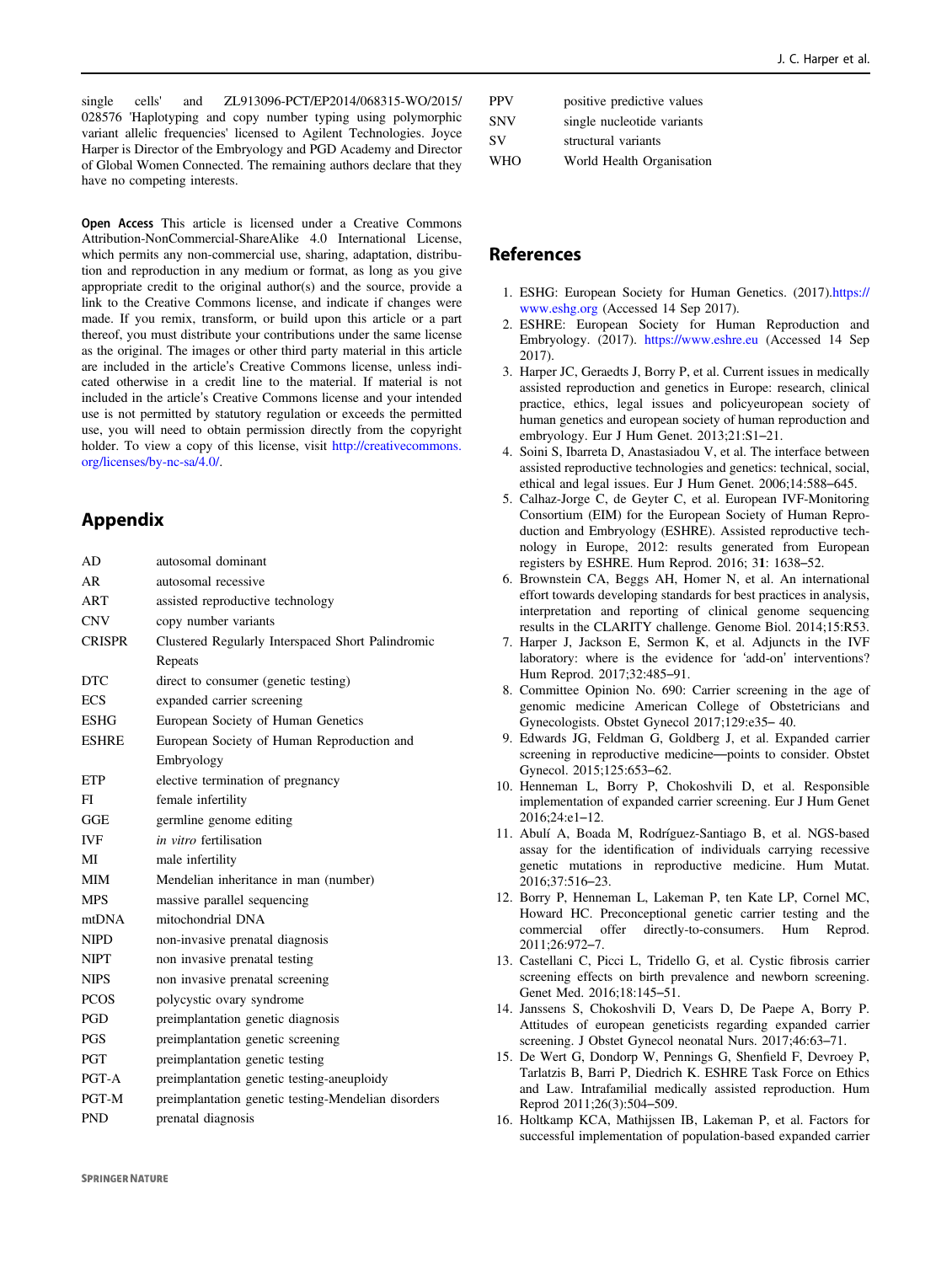<span id="page-16-0"></span>screening: learning from existing initiatives. Eur J Public Health. 2017;27:372–7.

- 17. Acuna-Hidalgo R, Veltman JA, Hoischen A. New insights into the generation and role of de novo mutations in health and disease. Genome Biol. 2016;17:241.
- 18. Dubov T, Toledano-Alhadef H, Bokstein F, Constantini S, Ben-Shachar S. The effect of parental age on the presence of de novo mutations - Lessons from neurofibromatosis type I. Mol Genet genomic Med. 2016;4:480–6.
- 19. Howard HC, Knoppers BM, Cornel MC, et al. Whole-genome sequencing in newborn screening? A statement on the continued importance of targeted approaches in newborn screening programmes. Eur J Hum Genet 2015;23:1593–600.
- 20. ESHG: Staffing of medical genetics centres across Europe. 201). [https://www.eshg.org/index.php?id](https://www.eshg.org/index.php?id=111.)=111. (Accessed 14 Sep 2017).
- 21. Boeldt DL, Schork NJ, Topol EJ, Bloss CS. Influence of individual differences in disease perception on consumer response to direct-to-consumer genomic testing. Clin Genet. 2015;87:225–32.
- 22. El-Hazmi MAF. Ethics of genetic counseling basic concepts and relevance to Islamic communities. Ann. Saudi Med. 2004;24:84–92.
- 23. Dondorp W, De Wert G, Pennings G, et al. ESHRE Task Force on Ethics and Law 21: genetic screening of gamete donors: ethical issues. Hum Reprod. 2014;29:1353–9.
- 24. Bachelot A, Grouthier V, Courtillot C, Dulon J, Touraine P. MANAGEMENT OF ENDOCRINE DISEASE: Congenital adrenal hyperplasia due to 21-hydroxylase deficiency: update on the management of adult patients and prenatal treatment. Eur J Endocrinol. 2017;176:R167–81.
- 25. Simpson JL, Rechitsky S. Preimplantation diagnosis and other modern methods for prenatal diagnosis. J Steroid Biochem Mol Biol. 2017;165:124–30.
- 26. Campbell IM, Shaw CA, Stankiewicz P, Lupski JR. Somatic mosaicism: implications for disease and transmission genetics. Trends Genet. 2015;31:382–92.
- 27. Campbell IM, Stewart JR, James RA, et al. Parent of origin, mosaicism, and recurrence risk: probabilistic modeling explains the broken symmetry of transmission genetics. Am J Hum Genet. 2014;95:345–59.
- 28. Blake L, Jadva V, Golombok S. Parent psychological adjustment, donor conception and disclosure: a follow-up over 10 years. Hum Reprod. 2014;29:2487–96.
- 29. Sälevaara M, Suikkari A-M, Söderström-Anttila V. Attitudes and disclosure decisions of Finnish parents with children conceived using donor sperm. Hum Reprod. 2013;28:2746–54.
- 30. Harper JC, Kennett D, Reisel D. The end of donor anonymity: how genetic testing is likely to drive anonymous gamete donation out of business. Hum Reprod. 2016;31:1135–40.
- 31. DSR: Donor Sibling Registry. 2017. [www.donorsiblingregistry.](http://www.donorsiblingregistry.com) [com](http://www.donorsiblingregistry.com) (Accessed 14 Sep 2017).
- 32. DCR: Donor Conceived Registry. 2017. [www.](http://www.donorconceiveregistry.org.uk) [donorconceiveregistry.org.uk](http://www.donorconceiveregistry.org.uk) (Accessed 14 Sep 2017).
- 33. FTDNA: Family Tree DNA. <https://www.familytreedna.com> (Accessed 14 Sep 2017).
- 34. Baptista NM, Christensen KD, Carere DA, Broadley SA, Roberts JS, Green RC. Adopting genetics: motivations and outcomes of personal genomic testing in adult adoptees. Genet Med. 2016;18:924–32.
- 35. Zadeh S. Disclosure of donor conception in the era of nonanonymity: safeguarding and promoting the interests of donorconceived individuals? Hum Reprod. 2016;31:2416–20.
- 36. Abbott A. Genome test slammed for assessing 'racial purity'. Nature. 2012;486:167.
- 37. Patrinos GP, Baker DJ, Al-Mulla F, Vasiliou V, Cooper DN. Genetic tests obtainable through pharmacies: the good, the bad, and the ugly. Hum Genomics. 2013;7:17.
- 38. Borry P, Rusu O, Dondorp W, De Wert G, Knoppers BM, Howard HC. Anonymity 2.0: direct-to-consumer genetic testing and donor conception. Fertil Steril. 2014;101:630–2.
- 39. Millbank J. Numerical limits in donor conception regimes: genetic links and 'extended family' in the era of identity disclosure. Med Law Rev. 2014;22:325–56.
- 40. Bieniek JM, Lo KC. Recent advances in understanding & amp; managing male infertility. F1000Research. 2016;5:2756.
- 41. Hanson B, Johnstone E, Dorais J, Silver B, Peterson CM, Hotaling J. Female infertility, infertility-associated diagnoses, and comorbidities: a review. J Assist Reprod Genet. 2017;34:167–77.
- 42. Krausz C, Escamilla AR, Chianese C. Genetics of male infertility: from research to clinic. Reproduction. 2015;150:R159–74.
- 43. Ankolkar M, Balasinor NH. Endocrine control of epigenetic mechanisms in male reproduction. Horm Mol Biol Clin Investig. 2016;25:65–70.
- 44. Girard SL, Bourassa CV, Lemieux Perreault L-P, et al. Paternal age explains a major portion of de novo germline mutation rate variability in healthy individuals. PLoS One. 2016;11:e0164212.
- 45. Punab M, Poolamets O, Paju P, et al. Causes of male infertility: a 9-year prospective monocentre study on 1737 patients with reduced total sperm counts. Hum Reprod. 2017;32:18–31.
- 46. Carrell DT, Aston KI, Oliva R, Emery BR, De Jonge CJ. The 'omics' of human male infertility: integrating big data in a systems biology approach. Cell Tissue Res. 2016;363:295–12.
- 47. MGI: Mouse Genome Informatics. 2017. [http://www.informa](http://www.informatics.jax.org/) [tics.jax.org/.](http://www.informatics.jax.org/) (Accessed 20 Apr 2017).
- 48. Franasiak JM, Scott RT. Reproductive tract microbiome in assisted reproductive technologies. Fertil Steril. 2015;104:1364–71.
- 49. Hotaling J, Carrell DT. Clinical genetic testing for male factor infertility: current applications and future directions. Andrology. 2014;2:339–50.
- 50. Aston KI. Genetic susceptibility to male infertility: news from genome-wide association studies. Andrology. 2014;2:315–21.
- 51. Ghédir H, Ibala-Romdhane S, Okutman O, Viot G, Saad A, Viville S. Identification of a new DPY19L2 mutation and a better definition of DPY19L2 deletion breakpoints leading to globozoospermia. Mol Hum Reprod. 2016;22:35–45.
- 52. ElInati E, Fossard C, Okutman O, et al. A new mutation identified in SPATA16 in two globozoospermic patients. J Assist Reprod Genet. 2016;33:815–20.
- 53. Ben Khelifa M, Coutton C, Blum MGB, et al. Identification of a new recurrent aurora kinase C mutation in both European and African men with macrozoospermia. Hum Reprod. 2012;27:3337–46.
- 54. Amiri-Yekta A, Coutton C, Kherraf Z-E, et al. Whole-exome sequencing of familial cases of multiple morphological abnormalities of the sperm flagella (MMAF) reveals new DNAH1 mutations. Hum Reprod. 2016;31:2872–80.
- 55. Takasaki N, Tachibana K, Ogasawara S, et al. A heterozygous mutation of GALNTL5 affects male infertility with impairment of sperm motility. Proc Natl Acad Sci U S A. 2014;111:1120–5.
- 56. Okutman O, Muller J, Baert Y, et al. Exome sequencing reveals a nonsense mutation in TEX15 causing spermatogenic failure in a Turkish family. Hum Mol Genet. 2015;24:5581–8.
- 57. Yatsenko AN, Georgiadis AP, Röpke A, et al. X-Linked TEX11 mutations, meiotic arrest, and azoospermia in infertile men. N Engl J Med. 2015;372:2097–107.
- 58. Quaynor SD, Bosley ME, Duckworth CG, et al. Targeted next generation sequencing approach identifies eighteen new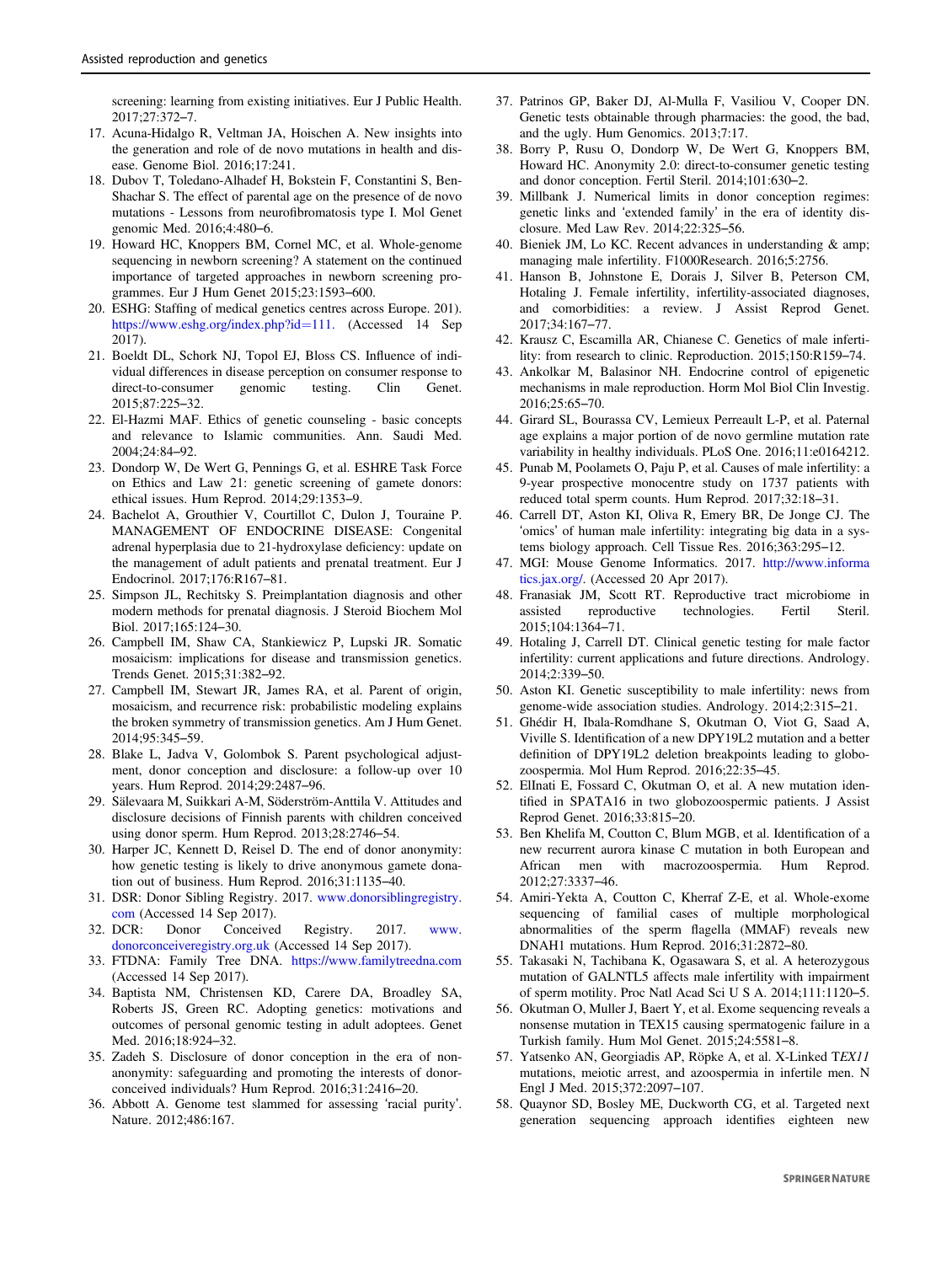<span id="page-17-0"></span>candidate genes in normosmic hypogonadotropic hypogonadism and kallmann syndrome. Mol Cell Endocrinol. 2016;437:86–96.

- 59. D'Aurora M, Ferlin A, Di Nicola M, et al. Deregulation of sertoli and leydig cells function in patients with Klinefelter syndrome as evidenced by testis transcriptome analysis. BMC Genomics. 2015;16:156.
- 60. Pevec U, Rozman N, Gorsek B, Kunej T. RASopathies: presentation at the genome, interactome, and phenome levels. Mol Syndromol. 2016;7:72–9.
- 61. Guo Y-W, Chiu C-Y, Liu C-L, Jap T-S, Lin L-Y. Novel mutation of RUNX2 gene in a patient with cleidocranial dysplasia. Int J Clin Exp Pathol. 2015;8:1057–62.
- 62. Liu T, Huang J. DNA end resection: facts and mechanisms. Genomics Proteomics Bioinformatics. 2016;14:126–30.
- 63. Giabicani E, Netchine I, Brioude F. New clinical and molecular insights into silver–russell syndrome. Curr Opin Pediatr. 2016;28:529–35.
- 64. Marshall CR, Scherer SW, Zariwala MA, et al. Whole-exome sequencing and targeted copy number analysis in primary ciliary dyskinesia. G3 (Bethesda). 2015;5:1775–81.
- 65. Santoro M, Masciullo M, Silvestri G, Novelli G, Botta A. Myotonic dystrophy type 1: role of CCG, CTC and CGG interruptions within DMPK alleles in the pathogenesis and molecular diagnosis. Clin Genet. 2016. http://oi:10.1111/ cge.12954.
- 66. Laissue P. Aetiological coding sequence variants in nonsyndromic premature ovarian failure: From genetic linkage analysis to next generation sequencing. Mol Cell Endocrinol. 2015;411:243–57.
- 67. Pelosi E, Forabosco A, Schlessinger D. Genetics of the ovarian reserve. Front Genet. 2015;6:308.
- 68. Yatsenko SA, Rajkovic A. Chromosomal causes of infertility: the story continues. In: Sermon K, Viville S, editors. Textbook of Human Reproductive Genetics. Cambridge: Cambridge University Press; 2014. p. 97.
- 69. Tucker EJ, Grover SR, Bachelot A, Touraine P, Sinclair AH. Premature ovarian insufficiency: new perspectives on genetic cause and phenotypic spectrum. Endocr Rev. 2016;37:609–35.
- 70. Liebaers I, El Inati E, Lissens W, Viville S. Genes and infertility. In: Sermon K, Viville S, editors. Textbook of Human Reproductive Genetics. Cambridge: Cambridge University Press; 2014; p. 113.
- 71. McAllister JM, Legro RS, Modi BP, Strauss JF. Functional genomics of PCOS: from GWAS to molecular mechanisms. Trends Endocrinol Metab. 2015;26:118–24.
- 72. Pau CT, Mosbruger T, Saxena R, Welt CK. Phenotype and tissue expression as a function of genetic risk in polycystic ovary syndrome. PLoS One. 2017;12:e0168870.
- 73. Yotova I, Hsu E, Do C, et al. Epigenetic alterations affecting transcription factors and signaling pathways in stromal cells of endometriosis. PLoS One. 2017;12:e0170859.
- 74. Rossetti R, Ferrari I, Bonomi M, Persani L. Genetics of primary ovarian insufficiency. Clin Genet. 2017;91:183–98.
- 75. Qin Y, Jiao X, Simpson JL, Chen Z-J. Genetics of primary ovarian insufficiency: new developments and opportunities. Hum Reprod Update. 2015;21:787–808.
- 76. Bouilly J, Beau I, Barraud S, et al. Identification of multiple gene mutations accounts for a new genetic architecture of primary ovarian insufficiency. J Clin Endocrinol Metab. 2016;101:4541–50.
- 77. Caburet S, Arboleda VA, Llano E, et al. Mutant cohesin in premature ovarian failure. N Engl J Med. 2014;370:943–49.
- 78. de Vries L, Behar DM, Smirin-Yosef P, Lagovsky I, Tzur S, Basel-Vanagaite L. Exome sequencing reveals SYCE1 mutation associated with autosomal recessive primary ovarian insufficiency. J Clin Endocrinol Metab. 2014;99:E2129–32.
- 79. Wang J, Zhang W, Jiang H, Wu B-L. Primary ovarian insufficiency collaboration. mutations in HFM1 in recessive primary ovarian insufficiency. N Engl J Med. 2014;370:972–4.
- 80. Desai S, Wood-Trageser M, Matic J, et al. MCM8 and MCM9 nucleotide variants in women with primary ovarian insufficiency. J Clin Endocrinol Metab. 2017;102:576–82.
- 81. Laven J. Genetics of early and normal menopause. Semin Reprod Med. 2015;33:377–83.
- 82. Demain LAM, Conway GS, Newman WG. Genetics of mitochondrial dysfunction and infertility. Clin Genet. 2017;91:199–207.
- 83. Demain LAM, Urquhart JE, O'Sullivan J, et al. Expanding the genotypic spectrum of Perrault syndrome. Clin Genet 2017;91:302–12.
- 84. Feng R, Yan Z, Li B, et al. Mutations in TUBB8 cause a multiplicity of phenotypes in human oocytes and early embryos. J Med Genet. 2016;53:662–71.
- 85. Alazami AM, Awad SM, Coskun S, et al. TLE6 mutation causes the earliest known human embryonic lethality. Genome Biol. 2015;16:240.
- 86. Yuan P, He Z, Zheng L, et al. Genetic evidence of 'genuine' empty follicle syndrome: a novel effective mutation in the LHCGR gene and review of the literature. Hum Reprod.  $2017.32 \cdot 1 - 10$
- 87. Tang H, Yan Y, Wang T, Zhang T, Shi W, Fan R, Yao Y, Zhai S. Effect of follicle-stimulating hormone receptor Asn680Ser polymorphism on the outcomes of controlled ovarian hyperstimulation: an updated meta-analysis of 16 cohort studies. J Assist Reprod Genet. 2015;32(12):1801-10. [https://doi.org/10.](http://dx.doi.org/10.1007/s10815-015-0600-5) [1007/s10815-015-0600-5.](http://dx.doi.org/10.1007/s10815-015-0600-5) Epub 2015 Oct 19.
- 88. Cordts EB, Santos MC, Bianco B, Barbosa CP, Christofolini DM. Are FSHR polymorphisms risk factors to premature ovarian insufficiency? Gynecol Endocrinol. 2015;31:663–6.
- 89. Zegers-Hochschild F, Adamson GD, Dyer S, Racowsky C, de Mouzon J, Sokol R, et al. The International Glossary on Infertility and Fertility Care, 2017. Fertil Steril 2017;108(3):393–406. [https://doi.org/10.1016/j.fertnstert.2017.06.005](http://dx.doi.org/10.1016/j.fertnstert.2017.06.005). Epub 2017 Jul 29
- 90. Traeger-Synodinos J. Pre-implantation genetic diagnosis. Best Pract Res Clin Obstet Gynaecol. 2017;39:74–88.
- 91. Geraedts J, Sermon K. Preimplantation genetic screening 2.0: the theory. Mol Hum Reprod. 2016;22:839–44.
- 92. Dahdouh EM, Balayla J, García-Velasco JA. Comprehensive chromosome screening improves embryo selection: a metaanalysis. Fertil Steril. 2015;104:1503–12.
- 93. Vajta G, Rienzi L, Ubaldi FM. Open versus closed systems for vitrification of human oocytes and embryos. Reprod Biomed Online. 2015;30:325–33.
- 94. Coates A, Kung A, Mounts E, et al. Optimal euploid embryo transfer strategy, fresh versus frozen, after preimplantation genetic screening with next generation sequencing: a randomized controlled trial. Fertil Steril 2017;107:723–e3.
- 95. Wilkinson J, Roberts SA, Vail A. Developments in IVF warrant the adoption of new performance indicators for ART clinics, but do not justify the abandonment of patient-centred measures. Hum Reprod. 2017; 1–5.
- 96. Natesan SA, Handyside AH, Thornhill AR, et al. Live birth after PGD with confirmation by a comprehensive approach (karyomapping) for simultaneous detection of monogenic and chromosomal disorders. Reprod Biomed Online. 2014;29:600–5.
- 97. Natesan SA, Bladon AJ, Coskun S, et al. Genome-wide karyomapping accurately identifies the inheritance of single-gene defects in human preimplantation embryos in vitro. Genet Med. 2014;16:838–45.
- 98. Thornhill AR, Handyside AH, Ottolini C, et al. Karyomapping-a comprehensive means of simultaneous monogenic and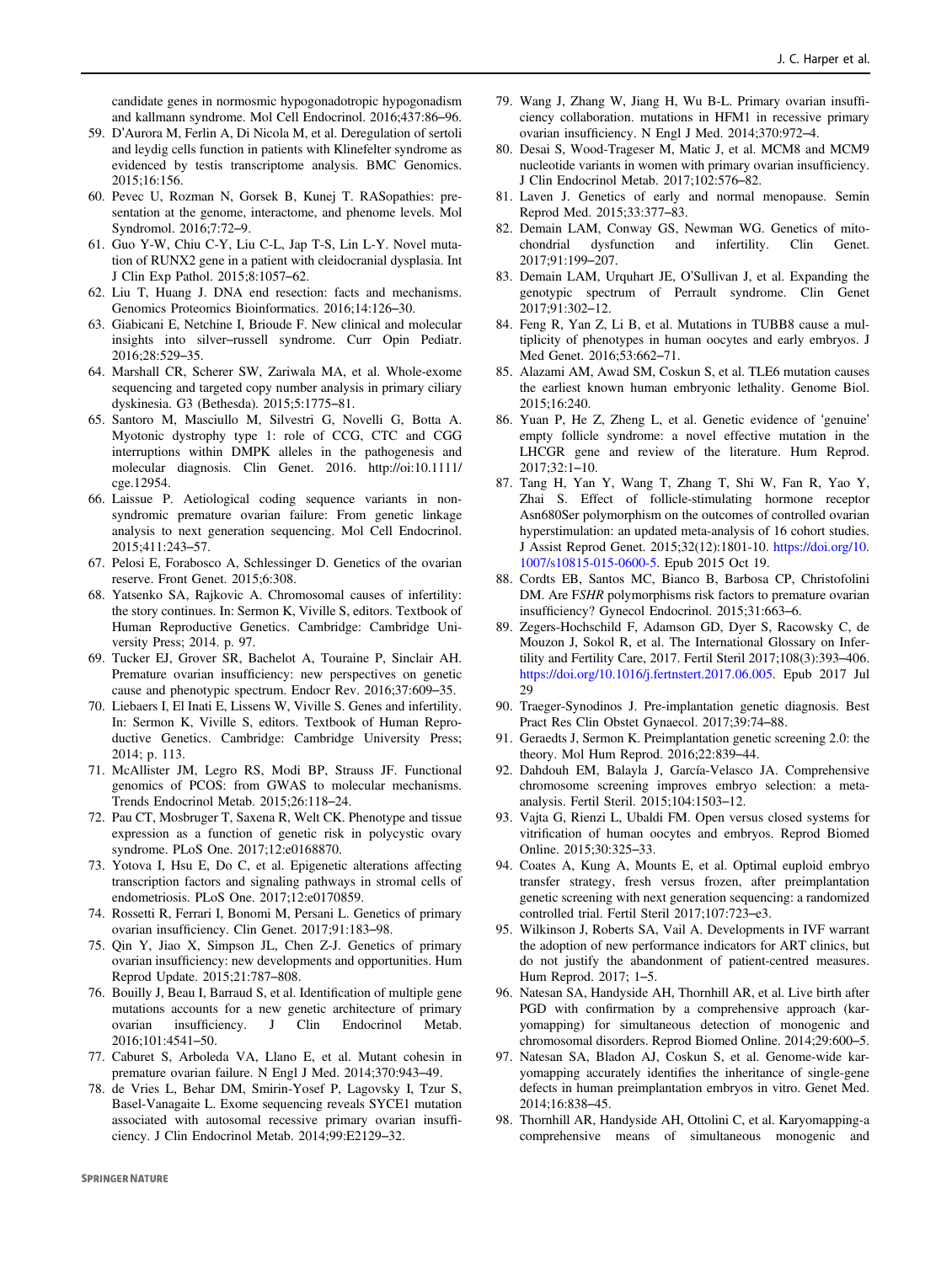<span id="page-18-0"></span>cytogenetic PGD: comparison with standard approaches in real time for Marfan syndrome. J Assist Reprod Genet. 2015;32:347–56.

- 99. Zamani Esteki M, Dimitriadou E, Mateiu L, et al. Concurrent whole-genome haplotyping and copy-number profiling of single cells. Am J Hum Genet. 2015;96:894–912.
- 100. Zheng H, Jin H, Liu L, Liu J, Wang W-H. Application of nextgeneration sequencing for 24-chromosome aneuploidy screening of human preimplantation embryos. Mol Cytogenet. 2015;8:38.
- 101. Sermon K, Capalbo A, Cohen J, et al. The why, the how and the when of PGS 2.0: current practices and expert opinions of fertility specialists, molecular biologists, and embryologists. Mol Hum Reprod. 2016;22:845–57.
- 102. Vermeesch JR, Voet T, Devriendt K. Prenatal and preimplantation genetic diagnosis. Nat Rev Genet 2016;17:643–56.
- 103. Hens K, Dondorp W, Handyside AH, et al. Dynamics and ethics of comprehensive preimplantation genetic testing: a review of the challenges. Hum Reprod Update. 2013;19:366–75.
- 104. Van den Veyver IB. Recent advances in prenatal genetic screening and testing. F1000Research. 2016;5:2591.
- 105. Harper JC, SenGupta S, Vesela K, et al. Accreditation of the PGD laboratory. Hum Reprod. 2010;25:1051–65.
- 106. Marianowski P, Dąbrowski FA, Zyguła A, Wielgoś M, Szymusik I. Do we pay enough attention to culture conditions in context of perinatal outcome after in vitro fertilization? up-todate literature review. Biomed Res Int. 2016;2016:3285179.
- 107. Matthijs G, Souche E, Alders M, et al. Guidelines for diagnostic next-generation sequencing. Eur J Hum Genet. next-generation sequencing. Eur J Hum Genet. 2016;24:1515–15.
- 108. Richards S, Aziz N, Bale S, et al. Standards and guidelines for the interpretation of sequence variants: a joint consensus recommendation of the american college of medical genetics and genomics and the association for molecular pathology. Genet Med. 2015;17:405–23.
- 109. HGVS: Human Genome Variation Society. 2017. [http://va](http://varnomen.hgvs.org) [rnomen.hgvs.org](http://varnomen.hgvs.org) (Accessed 14 Sep 2017).
- 110. Claustres M, Kožich V, Dequeker E, et al. Recommendations for reporting results of diagnostic genetic testing (biochemical, cytogenetic and molecular genetic). Eur J Hum Genet. 2014;22:160–70.
- 111. Kamps R, Brandão R, Bosch B, et al. Next-generation sequencing in oncology: genetic diagnosis, risk prediction and cancer classification. Int J Mol Sci. 2017;18:308.
- 112. Fragouli E, Wells D. Aneuploidy in the human blastocyst. Cytogenet Genome Res. 2011;133:149–59.
- 113. Scott RT, Galliano D. The challenge of embryonic mosaicism in preimplantation genetic screening. Fertil Steril. 2016;105:1150–52.
- 114. Greco E, Minasi MG, Fiorentino F. Healthy babies after intrauterine transfer of mosaic aneuploid blastocysts. N Engl J Med. 2015;373:2089–90.
- 115. Albertini DF, Gleicher N. A detour in the quest for oogonial stem cells: methods matter. Nat Med. 2015;21:1126–7.
- 116. PGDIS. Preimplantation Genetic Diagnosis International Society Position Statement on Chromosome Mosaicism and Preimplantation Aneuploidy Testing at the Blastocyst Stage. 2016. 1–2. [http://www.pgdis.org/docs/newsletter\\_071816.html](http://www.pgdis.org/docs/newsletter_071816.html) (Accessed 14 Sep 2017).
- 117. Maxwell SM, Colls P, Hodes-Wertz B, et al. Why do euploid embryos miscarry? A case-control study comparing the rate of aneuploidy within presumed euploid embryos that resulted in miscarriage or live birth using next-generation sequencing. Fertil Steril. 2016;106:1414–19.e5.
- 118. Munné S, Cohen J. Advanced maternal age patients benefit from preimplantation genetic diagnosis of aneuploidy. Fertil Steril. 2017; http://oi:10.1016/j.fertnstert.2017.03.015.
- 119. Gleicher N, Kushnir VA, Barad DH. Preimplantation genetic screening (PGS) still in search of a clinical application: a systematic review. Reprod Biol Endocrinol. 2014;12:22.
- 120. Murugappan G, Shahine LK, Perfetto CO, Hickok LR, Lathi RB. Intent to treat analysis of in vitro fertilization and preimplantation genetic screening versus expectant management in patients with recurrent pregnancy loss. Hum Reprod. 2016;31:1668–74.
- 121. Gleicher N, Orvieto R. Is the hypothesis of preimplantation genetic screening (PGS) still supportable? A review. J Ovarian Res. 2017;10:21.
- 122. Gianaroli L, Magli MC, Pomante A, et al. Blastocentesis: a source of DNA for preimplantation genetic testing. Results from a pilot study. Fertil Steril. 2014;102:1692–9.e6.
- 123. Magli MC, Pomante A, Cafueri G, et al. Preimplantation genetic testing: polar bodies, blastomeres, trophectoderm cells, or blastocoelic fluid? Fertil Steril. 2016;105:676–83.e5.
- 124. Zhang Y, Li N, Wang L, et al. Molecular analysis of DNA in blastocoele fluid using next-generation sequencing. J Assist Reprod Genet. 2016;33:637–45.
- 125. Lin R, Feng G, Shu J, et al. Blastocoele re-expansion time in vitrified-warmed cycles is a strong predictor of clinical pregnancy outcome. J Obstet Gynaecol Res. 2017;43:689–95.
- 126. Galluzzi L, Palini S, Stefani SDe, et al. Extracellular embryo genomic DNA and its potential for genotyping applications. Futur Sci OA. 2015;1:FSO62.
- 127. Hammond ER, McGillivray BC, Wicker SM, et al. Characterizing nuclear and mitochondrial DNA in spent embryo culture media: genetic contamination identified. Fertil Steril. 2017;107:220–28.e5.
- 128. Lo YMD, Corbetta N, Chamberlain PF, et al. Presence of fetal DNA in maternal plasma and serum. Lancet. 1997;350:485–87.
- 129. Tamminga S, van Maarle M, Henneman L, Oudejans CBM, Cornel MC, Sistermans EA. Maternal plasma DNA and RNA sequencing for prenatal testing. In: Advances in clinical chemistry. 2016; p. 63–102.
- 130. Van Opstal D, Srebniak MI. Cytogenetic confirmation of a positive NIPT result: evidence-based choice between chorionic villus sampling and amniocentesis depending on chromosome aberration. Expert Rev Mol Diagn. 2016;16:513–20.
- 131. Drury S, Hill M, Chitty LS. Cell-free fetal DNA testing for prenatal diagnosis. Adv Clin Chem. 2016;76:1–35.
- 132. Verhoef TI, Hill M, Drury S, et al. Non-invasive prenatal diagnosis (NIPD) for single gene disorders: cost analysis of NIPD and invasive testing pathways. Prenat Diagn. 2016;36:636–42.
- 133. Gregg AR, Skotko BG, Benkendorf JL, et al. Noninvasive prenatal screening for fetal aneuploidy, 2016 update: a position statement of the American College of Medical Genetics and Genomics. Genet Med. 2016;18:1056–65.
- 134. Wilson KL, Czerwinski JL, Hoskovec JM, et al. NSGC practice guideline: prenatal screening and diagnostic testing options for chromosome aneuploidy. J Genet Couns. 2013;22:4–15.
- 135. ISPD: International Society of Prenatal Diagnosis "Position statement from the chromosome abnormality screening committee on behalf of the board of the International Society for Prenatal Diagnosis. 2015. [https://www.ispdhome.org/docs/ISPD/](https://www.ispdhome.org/docs/ISPD/SocietyStatements/PositionStatement_Current_8Apr2015.pdf) [SocietyStatements/PositionStatement\\_Current\\_8Apr2015.pdf](https://www.ispdhome.org/docs/ISPD/SocietyStatements/PositionStatement_Current_8Apr2015.pdf) (Accessed 14 Sep 2017).
- 136. Brewer J, Demers L, Musci T. Survey of US obstetrician opinions regarding NIPT use in general practice: implementation and barriers. J Matern Fetal Neonatal Med. 2016;30:1–4.
- 137. Minear MA, Lewis C, Pradhan S, Chandrasekharan S. Global perspectives on clinical adoption of NIPT. Prenat Diagn. 2015;35:959–67.
- 138. Bustamante-Aragones A, Perlado-Marina S, Trujillo-Tiebas MJ, et al. Non-invasive prenatal diagnosis in the management of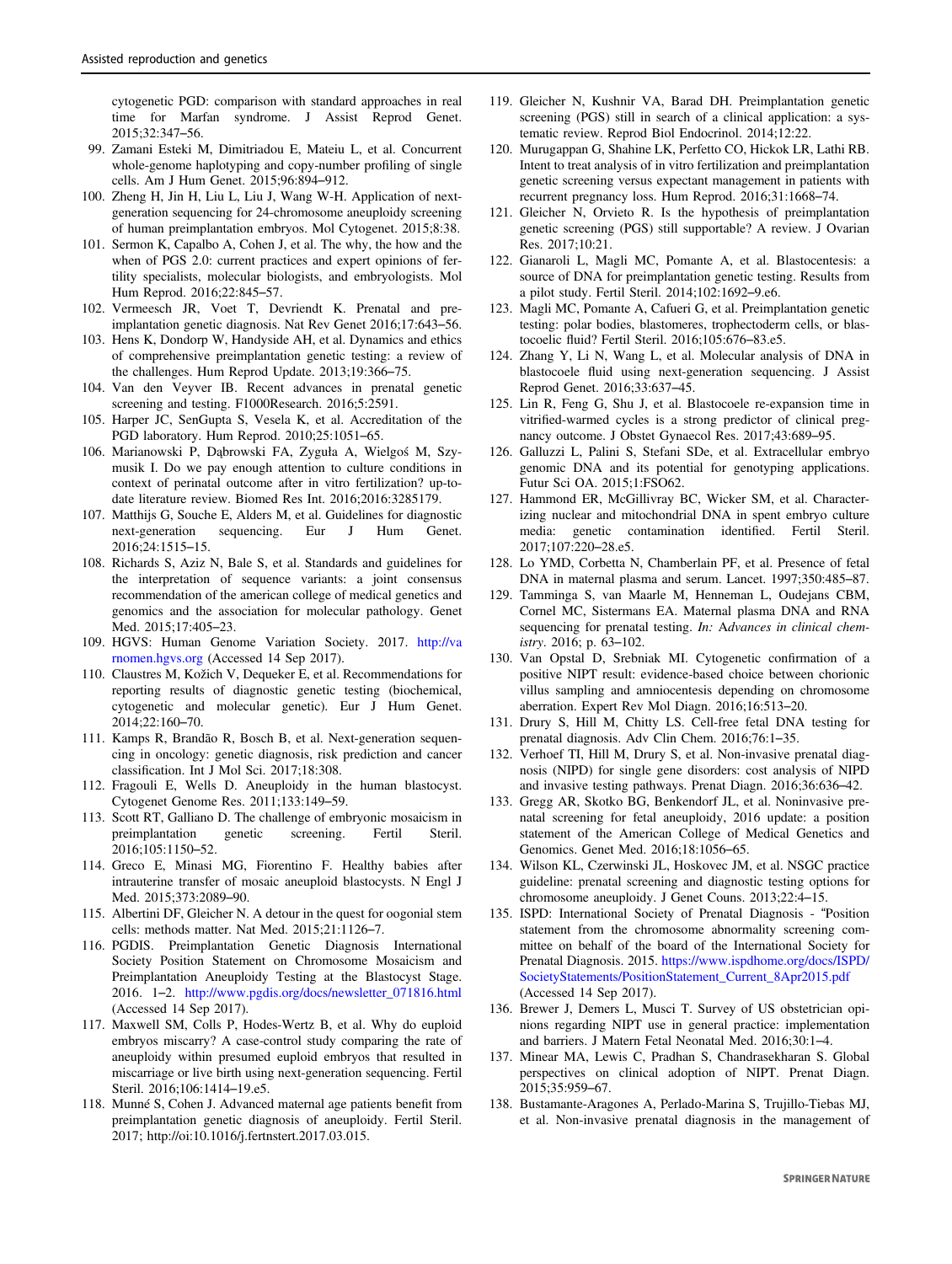<span id="page-19-0"></span>preimplantation genetic diagnosis pregnancies. J Clin Med. 2014;3:913–22.

- 139. Dondorp W, de Wert G, Bombard Y, et al. Non-invasive prenatal testing for aneuploidy and beyond: challenges of responsible innovation in prenatal screening. Eur J Hum Genet. 2015;23:1592–92.
- 140. Nuffield Council on Bioethics. Non-invasive prenatal testing: ethical issues. 2017. http://nuffieldbioethics.org/wp-content/ uploads/NIPT-ethical-issues-full-report.pdf (Accessed 14 Sep 2017).
- 141. Chitty LS, Bianchi DW. Next generation sequencing and the next generation: how genomics is revolutionizing reproduction. Prenat Diagn 2015;35:929–30.
- 142. Mersy E, Smits LJM, van Winden LAAP, et al. Noninvasive detection of fetal trisomy 21: systematic review and report of quality and outcomes of diagnostic accuracy studies performed between 1997 and 2012. Hum Reprod Update. 2013;19:318–29.
- 143. Wald NJ, Bestwick JP, Huttly WJ. Improvements in antenatal screening for Down's syndrome. J Med Screen. 2013;20:7–14.
- 144. Gil M, Accurti V, Santacruz B, Plana M, Nicolaides K. Analysis of cell-free DNA in maternal blood in screening for aneuploidies: updated meta-analysis. Ultrasound Obstet Gynecol. 2017. http:// doi:10.1002/uog.17484.
- 145. Norton ME, Wapner RJ. Cell-free DNA analysis for noninvasive examination of trisomy. N Engl J Med. 2015;373:2581–82.
- 146. Taylor-Phillips S, Freeman K, Geppert J, et al. Accuracy of noninvasive prenatal testing using cell-free DNA for detection of Down, Edwards and Patau syndromes: a systematic review and meta-analysis. BMJ Open 2016;6:e010002.
- 147. Wald NJ, Huttly WJ, Bestwick JP, Aquilina J, Peregrine E. Reflex antenatal DNA screening for Down syndrome. Prenat Diagn. 2015;35:1154–1154.
- 148. Gil MM, Revello R, Poon LC, Akolekar R, Nicolaides KH. Clinical implementation of routine screening for fetal trisomies in the UKNHS: cell-free DNA test contingent on results from first-trimester combined test. Ultrasound Obstet Gynecol. 2016;47:45–52.
- 149. Hill M, Wright D, Daley R, et al. Evaluation of non-invasive prenatal testing (NIPT) for aneuploidy in an NHS setting: a reliable accurate prenatal non-invasive diagnosis (RAPID) protocol. BMC Pregnancy Childbirth. 2014;14:229.
- 150. Liehr T, Lauten A, Schneider U, Schleussner EWA. Noninvasive prenataltesting - when is it advantageous to apply? Biomed Hub. 2017;2:458432.
- 151. Amant F, Verheecke M, Wlodarska I, et al. Presymptomatic identification of cancers in pregnant women during noninvasive prenatal testing. JAMA Oncol. 2015;1:814–9.
- 152. Bianchi DW, Chudova D, Sehnert AJ, et al. Noninvasive prenatal testing and incidental detection of occult maternal malignancies. JAMA. 2015;314:162–9.
- 153. Salvi S, Gurioli G, De Giorgi U, et al. Cell-free DNA as a diagnostic marker for cancer: current insights. Onco Targets Ther. 2016;9:6549–59.
- 154. Morris S, Karlsen S, Chung N, Hill M, Chitty LS. Model-based analysis of costs and outcomes of non-invasive prenatal testing for Down's syndrome using cell free fetal DNA in the UK national health service. PLoS One. 2014;9:e93559.
- 155. Gyselaers W, Hulstaert F, Neyt M. Contingent non-invasive prenatal testing: an opportunity to improve non-genetic aspects of fetal aneuploidy screening. Prenat Diagn. 2015;35:1347–52.
- 156. Petersen OB, Vogel I, Ekelund C, et al. Potential diagnostic consequences of applying non-invasive prenatal testing: population-based study from a country with existing firsttrimester screening. Ultrasound Obstet Gynecol. 2014;43:265–71.
- 157. O'Brien BM, Halliday J, Lambert-Messerlian G, Eklund EE, Kloza E, Palomaki GE. Nuchal translucency measurement in the era of prenatal screening for aneuploidy using cell free (cf)DNA. Prenat Diagn. 2017;37:303–05.
- 158. Palomaki GE, Kloza EM, O'Brien BM, Eklund EE, Lambert-Messerlian GM. The clinical utility of DNA-based screening for fetal aneuploidy by primary obstetrical care providers in the general pregnancy population. Genet Med. 2017. http:// doi:10.1038/gim.2016.194.
- 159. Benn P. Expanding non-invasive prenatal testing beyond chromosomes 21, 18, 13, X and Y. Clin Genet. 2016;90:477–85.
- 160. Rose NC, Benn P, Milunsky A. Current controversies in prenatal diagnosis 1: should NIPT routinely include microdeletions/ microduplications? Prenat Diagn. 2016;36:10–4.
- 161. Rijnders RJ, van der Schoot CE, Bossers B, de Vroede MA, Christiaens GC. Fetal sex determination from maternal plasma in pregnancies at risk for congenital adrenal hyperplasia. Obstet Gynecol. 2001;98:374–8.
- 162. Miura K, Higashijima A, Shimada T, et al. Clinical application of fetal sex determination using cell-free fetal DNA in pregnant carriers of X-linked genetic disorders. J Hum Genet. 2011;56:296–9.
- 163. Donley G, Hull SC, Berkman BE. Prenatal whole genome sequencing: just because we can, should we? Hastings Cent Rep. 2012;42:28–40.
- 164. Deans Z, Clarke AJ, Newson AJ. For your interest? The ethical acceptability of using non-invasive prenatal testing to test 'purely for information'. Bioethics. 2015;29:19–25.
- 165. de Wert G, Dondorp W, Bianchi DW. Fetal therapy for Down syndrome: an ethical exploration. Prenat Diagn. 2017;37:222–28.
- 166. Otten ABC, Smeets HJM. Evolutionary defined role of the mitochondrial DNA in fertility, disease and ageing. Hum Reprod Update. 2015;21:671–89.
- 167. Richardson J, Irving L, Hyslop LA, et al. Concise reviews: Assisted reproductive technologies to prevent transmission of mitochondrial DNA disease. Stem Cells. 2015;33:639–45.
- 168. Hellebrekers DMEI, Wolfe R, Hendrickx ATM, et al. PGD and heteroplasmic mitochondrial DNA point mutations: a systematic review estimating the chance of healthy offspring. Hum Reprod Update. 2012;18:341–9.
- 169. Reznichenko A, Huyser C, Pepper M. Mitochondrial transfer: Implications for assisted reproductive technologies. Appl Transl Genomics. 2016;11:40–47.
- 170. Wolf DP, Mitalipov N, Mitalipov S. Mitochondrial replacement therapy in reproductive medicine. Trends Mol Med. 2015;21:68–76.
- 171. McGrath J, Solter D. Nuclear transplantation in the mouse embryo by microsurgery and cell fusion. Science. 1983;220:1300–2.
- 172. Hyslop LA, Blakeley P, Craven L, et al. Towards clinical application of pronuclear transfer to prevent mitochondrial DNA disease. Nature. 2016;534:383–86.
- 173. Tachibana M, Sparman M, Sritanaudomchai H, et al. Mitochondrial gene replacement in primate offspring and embryonic stem cells. Nature. 2009;461:367–72.
- 174. Tachibana M, Amato P, Sparman M, et al. Human embryonic stem cells derived by somatic cell nuclear transfer. Cell 2013;153:1228–38.
- 175. Tachibana M, Amato P, Sparman M, et al. Towards germline gene therapy of inherited mitochondrial diseases. Nature. 2012;493:627–31.
- 176. Zhang J, Liu H, Luo S, et al. Live birth derived from oocyte spindle transfer to prevent mitochondrial disease. Reprod Biomed Online. 2017;34:361–68.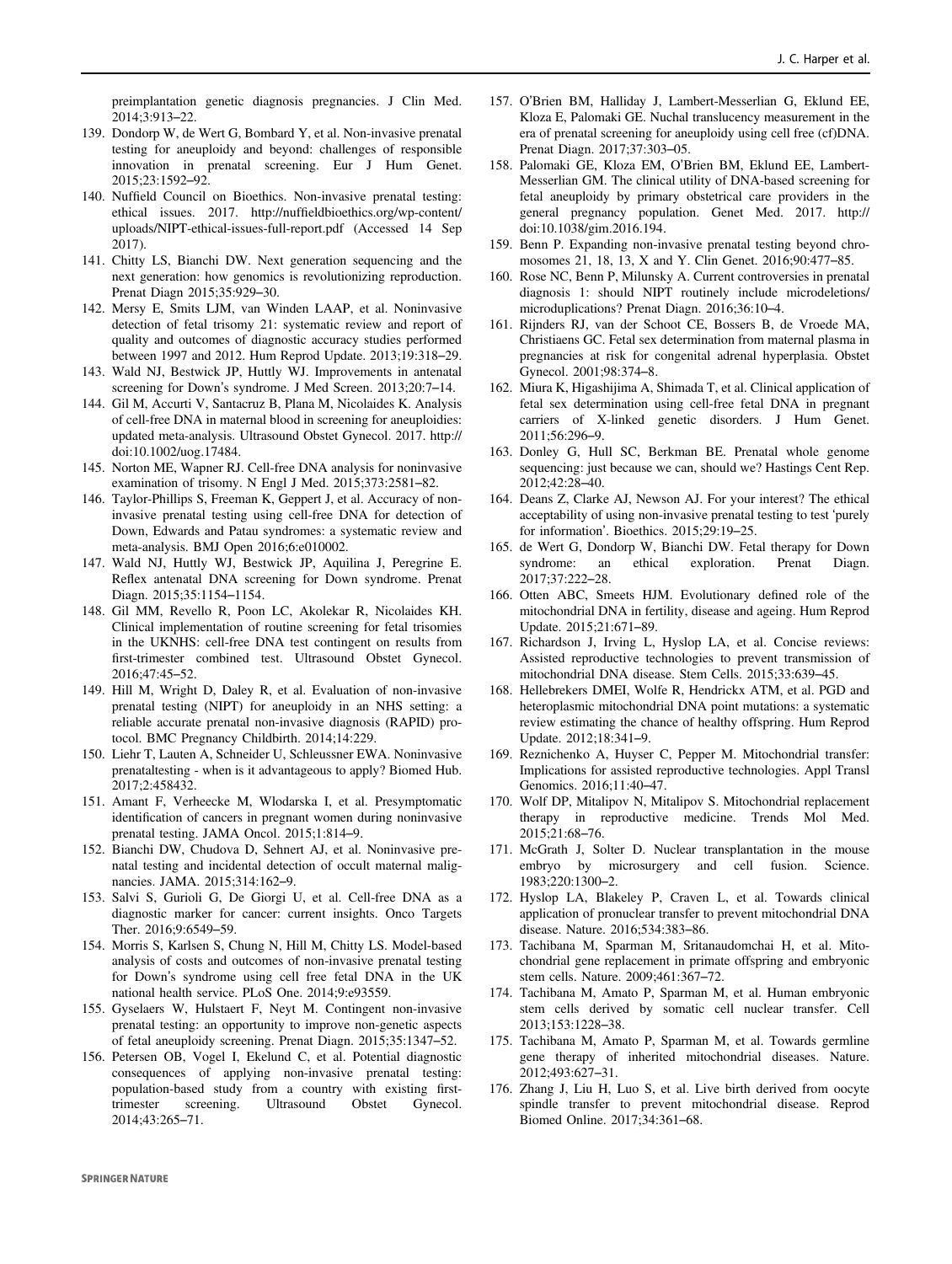- <span id="page-20-0"></span>177. Zhang J, Zhuang G, Zeng Y, et al. Pregnancy derived from human zygote pronuclear transfer in a patient who had arrested embryos after IVF. Reprod Biomed Online. 2016;33:529–33.
- 178. Zhang S-P, Lu C-F, Gong F et al. Polar body transfer restores the developmental potential of oocytes to blastocyst stage in a case of repeated embryo fragmentation. J Assist Reprod Genet. 2017. http://doi:10.1007/s10815-017-0881-y.
- 179. Palacios-González C. Ethics of mitochondrial replacement techniques: a habermasian perspective. Bioethics. 2017;31:27–36.
- 180. Nuffield Council on Bioethics. Novel techniques for the prevention of mitochondrial DNA disorders: an ethical review - 2012. http://nuffieldbioethics.org/project/mitochondrial-dna-disorders (Accessed 14 Sep 2017).
- 181. Bredenoord AL, Hyun I. The road to mitochondrial gene transfer: follow the middle lane. Mol Ther 2015;23:975–6.
- 182. Fogleman S, Santana C, Bishop C, Miller A, Capco DG. CRISPR/Cas9 and mitochondrial gene replacement therapy: promising techniques and ethical considerations. Am J Stem Cells. 2016;5:39–52.
- 183. Gómez-Tatay L, Hernández-Andreu J, Aznar J. Mitochondrial modification techniques and ethical issues. J Clin Med. 2017;6:25.
- 184. Barritt JA, Willadsen S, Brenner C, Cohen J. Cytoplasmic transfer in assisted reproduction. Hum Reprod Update. 2001;7:428–35.
- 185. White YAR, Woods DC, Takai Y, Ishihara O, Seki H, Tilly JL. Oocyte formation by mitotically active germ cells purified from ovaries of reproductive-age women. Nat Med. 2012;18:413–21.
- 186. Woods DC, Tilly JL. Autologous germline mitochondrial energy transfer (AUGMENT) in human assisted reproduction. Semin Reprod Med. 2015;33:410–21.
- 187. Erler P, Sweeney A, Monaghan JR. Regulation of injury-induced ovarian regeneration by activation of oogonial stem cells. Stem Cells. 2017;35:236–47.
- 188. Diez-Juan A, Rubio C, Marin C, et al. Mitochondrial DNA content as a viability score in human euploid embryos: less is better. Fertil Steril. 2015;104:534–41.e1.
- 189. Fragouli E, Wells D. Mitochondrial DNA assessment to determine oocyte and embryo viability. Semin Reprod Med. 2015;33:401–09.
- 190. Victor AR, Brake AJ, Tyndall JC, et al. Accurate quantitation of mitochondrial DNA reveals uniform levels in human blastocysts irrespective of ploidy, age, or implantation potential. Fertil Steril. 2017;107:34–42.e3.
- 191. St. John JC. Mitochondrial DNA copy number and replication in reprogramming and differentiation. Semin Cell Dev Biol. 2016;52:93–101.
- 192. Stigliani S, Persico L, Lagazio C, Anserini P, Venturini PL, Scaruffi P. Mitochondrial DNA in Day 3 embryo culture medium is a novel, non-invasive biomarker of blastocyst potential and implantation outcome. Mol Hum Reprod. 2014;20:1238–46.
- 193. Hammoud SS, Cairns BR, Carrell DT. Analysis of gene-specific and genome-wide sperm DNA methylation. Methods Mol Biol 2013;927:451–458.
- 194. Seisenberger S, Peat JR, Hore TA, Santos F, Dean W, Reik W. Reprogramming DNA methylation in the mammalian life cycle: building and breaking epigenetic barriers. Philos Trans R Soc Lond B Biol Sci. 2013;368:20110330.
- 195. Smith ZD, Chan MM, Humm KC, et al. DNA methylation dynamics of the human preimplantation embryo. Nature. 2014;511:611–15.
- 196. Kelsey G, Feil R. New insights into establishment and maintenance of DNA methylation imprints in mammals. Philos Trans R Soc B Biol Sci. 2012;368:20110336–20110336.
- 197. Smallwood SA, Kelsey G. De novo DNA methylation: a germ cell perspective. Trends Genet 2012;28:33–42.
- 198. Fleming TP, Kwong WY, Porter R, et al. The Embryo and Its Future1. Biol Reprod. 2004;71:1046–54.
- 199. Feil R, Fraga MF. Epigenetics and the environment: emerging patterns and implications. Nat Rev Genet. 2012;13:97–109.
- 200. Hammoud SS, Nix DA, Zhang H, Purwar J, Carrell DT, Cairns BR. Distinctive chromatin in human sperm packages genes for embryo development. Nature. 2009;460:473–8.
- 201. Krausz C, Sandoval J, Sayols S, et al. Novel insights into DNA methylation features in spermatozoa: stability and peculiarities. PLoS One. 2012;7:e44479.
- 202. Clarke HJ, Vieux K-F. Epigenetic inheritance through the female germ-line: The known, the unknown, and the possible. Semin Cell Dev Biol. 2015;43:106–16.
- 203. Smallwood SA, Tomizawa S-I, Krueger F, et al. Dynamic CpG island methylation landscape in oocytes and preimplantation embryos. Nat Genet. 2011;43:811–4.
- 204. Gifford WD, Pfaff SL, Macfarlan TS. Transposable elements as genetic regulatory substrates in early development. Trends Cell Biol. 2013;23:218–26.
- 205. Zamudio N, Barau J, Teissandier A, et al. DNA methylation restrains transposons from adopting a chromatin signature permissive for meiotic recombination. Genes Dev. 2015;29:1256–70.
- 206. Hancks DC, Kazazian HH. Roles for retrotransposon insertions in human disease. Mob DNA. 2016;7:9.
- 207. Sunde A, Brison D, Dumoulin J, et al. Time to take human embryo culture seriously. Hum Reprod. 2016;31:2174–82.
- 208. van Montfoort APA, Hanssen LLP, de Sutter P, Viville S, Geraedts JPM, de Boer P. Assisted reproduction treatment and epigenetic inheritance. Hum Reprod Update. 2012;18:171–97.
- 209. Bunkar N, Pathak N, Lohiya NK, Mishra PK. Epigenetics: A key paradigm in reproductive health. Clin Exp Reprod Med. 2016;43:59.
- 210. Ghosh J, Mainigi M, Coutifaris C, Sapienza C. Outlier DNA methylation levels as an indicator of environmental exposure and risk of undesirable birth outcome. Hum Mol Genet. 2016;25:123–9.
- 211. de Waal E, Mak W, Calhoun S, et al. In vitro culture increases the frequency of stochastic epigenetic errors at imprinted genes in placental tissues from mouse concepti produced through assisted reproductive technologies. Biol Reprod. 2014;90:22.
- 212. Pennisi E. The CRISPR Craze. Science. 2013;341:833–36.
- 213. Vassena R, Heindryckx B, Peco R, et al. Genome engineering through CRISPR/Cas9 technology in the human germline and pluripotent stem cells. Hum Reprod Update. 2016;22:411–9.
- 214. Liang P, Xu Y, Zhang X, et al. CRISPR/Cas9-mediated gene editing in human tripronuclear zygotes. Protein Cell 2015;6:363–72.
- 215. Kang X, He W, Huang Y, et al. Introducing precise genetic modifications into human 3PN embryos by CRISPR/Cas-mediated genome editing. J Assist Reprod Genet. 2016;33:581–8.
- 216. Ishii T. Reproductive medicine involving genome editing: clinical uncertainties and embryological needs. Reprod Biomed Online. 2017;34:27–31.
- 217. Ma H, Marti-Gutierrez N, Park SW, Wu J, Lee Y, Suzuki K, Koski A, Ji D, Hayama T, Ahmed R, Darby H, Van Dyken C, Li Y, Kang E, Park AR, Kim D, Kim ST, Gong J, Gu Y, Xu X, Battaglia D, Krieg SA, Lee DM, Wu DH, Wolf DP, Heitner SB, Belmonte JC, Amato P, Kim JS, Kaul S, Mitalipov S. Correction of a pathogenic gene mutation in human embryos. 2149 Nature. 2017;548:413–9. [https://doi.org/10.1038/nature23305](http://dx.doi.org/10.1038/nature23305)
- 218. Strong A, Musunuru K. Genome editing in cardiovascular diseases. Nat Rev Cardiol. 2016;14:11–20.